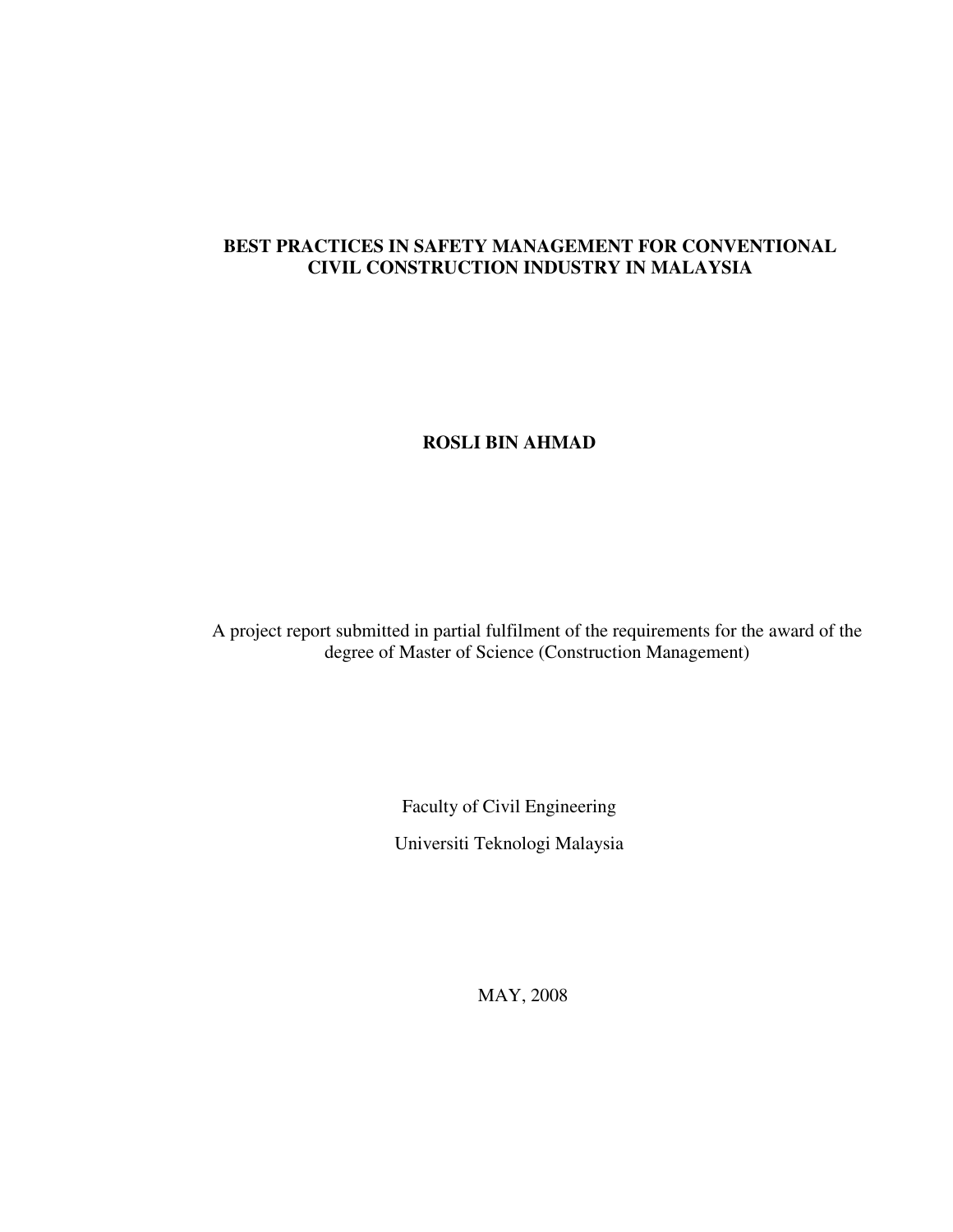| <b>BORANG DENGESAHAN STATUS TESIS'</b>                                                                                                                                                                                                                                                                                           |                              |                                                                                                                                                                       |  |
|----------------------------------------------------------------------------------------------------------------------------------------------------------------------------------------------------------------------------------------------------------------------------------------------------------------------------------|------------------------------|-----------------------------------------------------------------------------------------------------------------------------------------------------------------------|--|
| JUDUL:<br>BEST PRACTICES IN SAFETY MANAGEMENT FOR<br>CONVENTIONAL CIVIL CONSTRUCTION INDUSTRY<br><u>IN MALAYSIA</u>                                                                                                                                                                                                              |                              |                                                                                                                                                                       |  |
|                                                                                                                                                                                                                                                                                                                                  |                              | SESI PENGAJIAN: 2007/2008                                                                                                                                             |  |
| Saya                                                                                                                                                                                                                                                                                                                             |                              | <b>ROSLI BIN AHMAD</b>                                                                                                                                                |  |
|                                                                                                                                                                                                                                                                                                                                  |                              | (HURUF BESAR)                                                                                                                                                         |  |
|                                                                                                                                                                                                                                                                                                                                  |                              | mengaku membenarkan tesis (PSM/Sarjana/Doktor Falsafah)* ini disimpan di Perpustakaan Universiti<br>Teknologi Malaysia dengan syarat-syarat kegunaan seperti berikut: |  |
| 1. Tesis adalah hakmilik Universiti Teknologi Malaysia.<br>2. Perpustakaan Universiti Teknologi Malaysia dibenarkan membuat salinan untuk tujuan pengajia<br>sahaja.<br>3. Perpustakaan dibenarkan membuat salinan tesis ini sebagai bahan pertukaran antara institusi<br>pengajian tinggi.<br>4. **Sila tandakan ( $\sqrt{ }$ ) |                              |                                                                                                                                                                       |  |
|                                                                                                                                                                                                                                                                                                                                  | <b>SULIT</b>                 | (Mengandungi maklumat yang berdarjah keselamatan atau<br>kepentingan Malaysia seperti yang termaktub di dalam AKTA<br>RAHSIA RASMI 1972)                              |  |
|                                                                                                                                                                                                                                                                                                                                  | <b>TERHAD</b>                | (Mengandungi maklumat TERHAD yang telah ditentukan oleh<br>organisasi/badan di mana penyelidikan dijalankan)                                                          |  |
|                                                                                                                                                                                                                                                                                                                                  | <b>TIDAK TERHAD</b>          |                                                                                                                                                                       |  |
|                                                                                                                                                                                                                                                                                                                                  |                              | Disahkan oleh                                                                                                                                                         |  |
|                                                                                                                                                                                                                                                                                                                                  | (TANDATANGAN PENULIS)        | (TANDATANGAN PENYELIA)                                                                                                                                                |  |
| Alamat Tetap:                                                                                                                                                                                                                                                                                                                    | <b>NO.14, JALAN MAWAR 7,</b> | DR KHAIRULZAN BIN YAHYA                                                                                                                                               |  |
| <b>TAMAN MAWAR,</b>                                                                                                                                                                                                                                                                                                              |                              | Nama Penyelia                                                                                                                                                         |  |
|                                                                                                                                                                                                                                                                                                                                  | 81700 PASIR GUDANG, JOHOR    |                                                                                                                                                                       |  |
| Tarikh:                                                                                                                                                                                                                                                                                                                          | $5th$ May 2008               | $5th$ May 2008                                                                                                                                                        |  |

CATATAN: \* Potong yang tidak berkenaan.

- \*\* Jika tesis ini SULIT atau TERHAD, sila lampirkan surat daripada pihak berkuasa/organisasi berkenaan dengan menyatakan sekali sebab dan tempoh tesis ini perlu dikelaskan sebagai SULIT atau TERHAD.
- ◆ Tesis dimaksudkan sebagai tesis bagi Ijazah Doktor Falsafah dan Sarjana secara penyelidikan, atau disertasi bagi pengajian secara kerja kursus dan penyelidikan, atau Laporan Projek Sarjana Muda (PSM).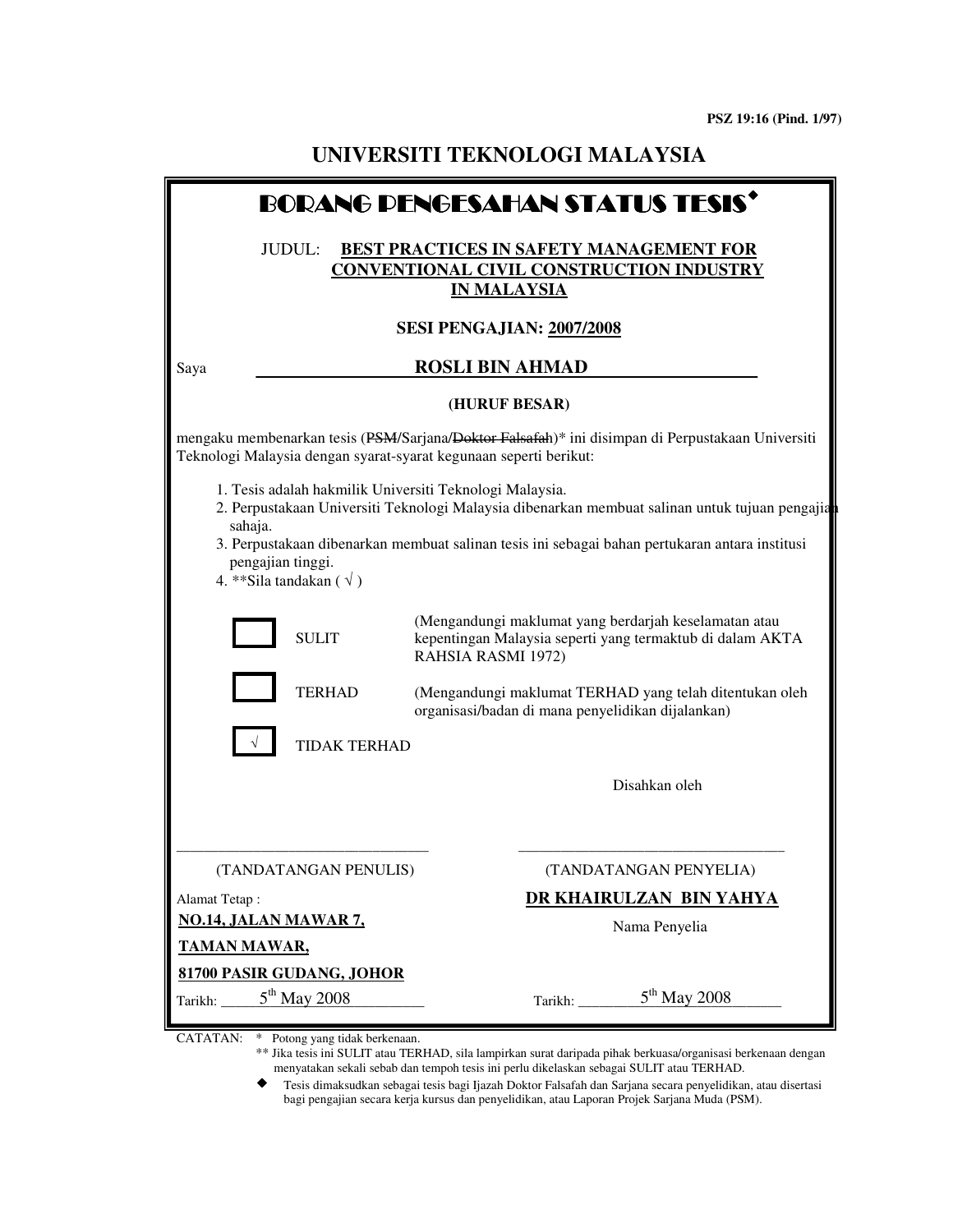I declare that this project report entitled '*Best Practices In Safety Management For Conventional Civil Construction Industry In Malaysia*' is the result of my own research except as cited in the references. The project report has not been accepted for any degree and is not concurrently submitted in candidature of any other degree.

| Signature |                   |
|-----------|-------------------|
| Name      | : Rosli Bin Ahmad |
| Date      | : 5th May 2008    |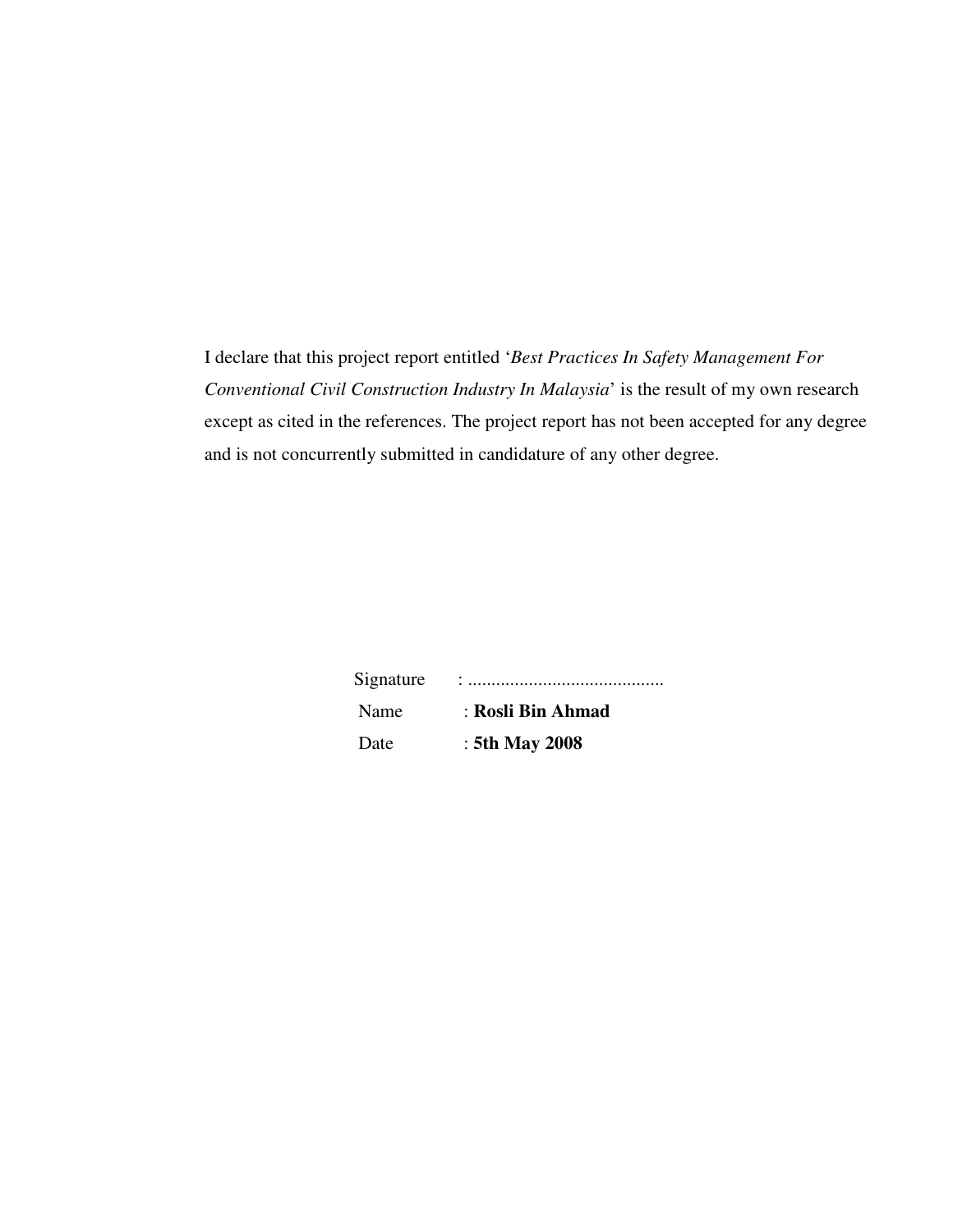Specially dedicated to my beloved wife, Zainum, my cheering sons, Muhammad Khairul Amirin, Iskandar Zulkarnain, Muhammad Danial, Muhammad Danish and my only and dearest daughter, Siti Fatimah. For everlasting love and care.....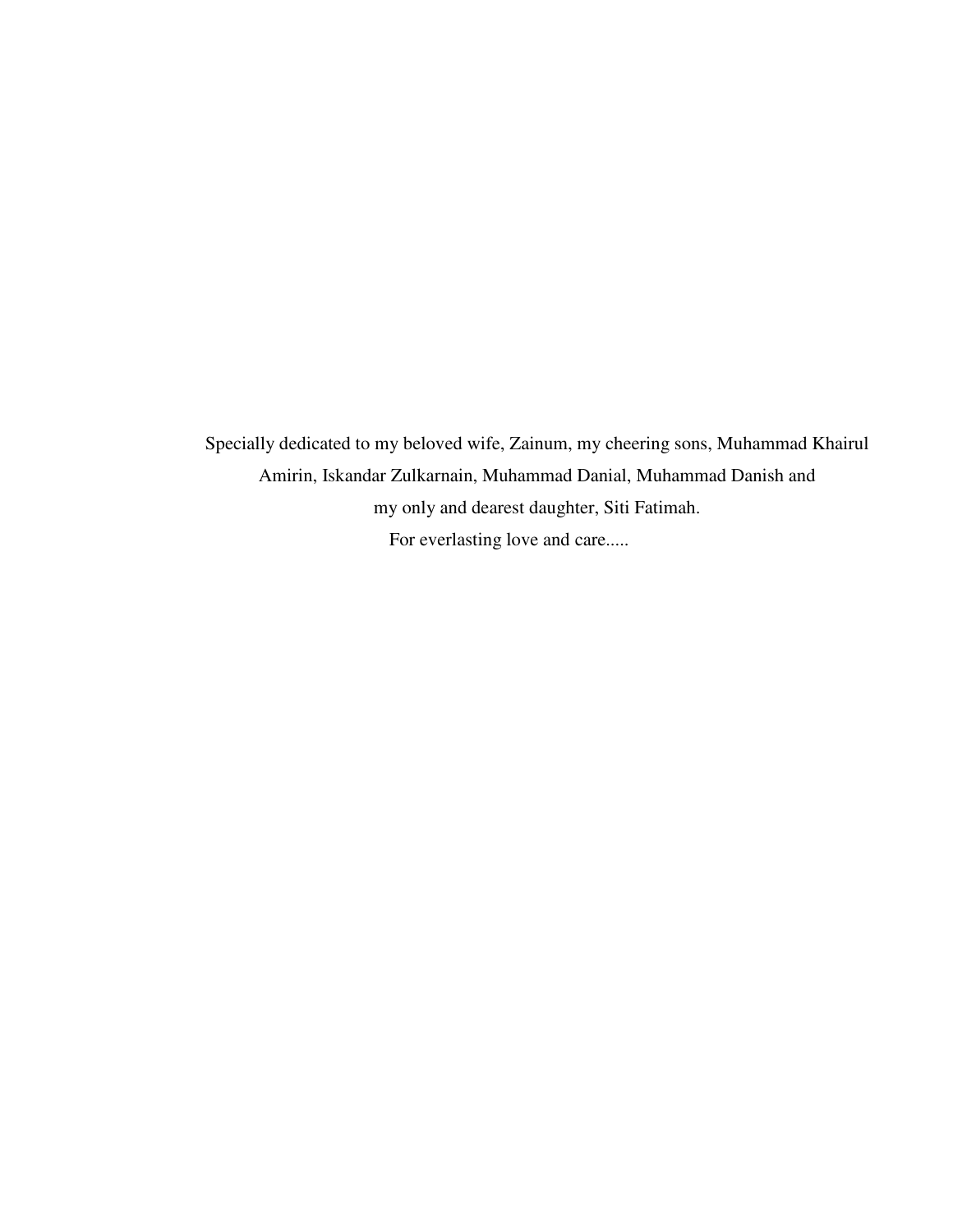### **ACKNOWLEDGEMENT**

All praises be to Allah S.W.T, The Al Mighty, The Most Gracious and The Most Merciful.

 First of all, I would like to express my sincere thanks and deepest appreciation to my project supervisors, Dr. Khairulzan Yahya and En. Abdul Rahim Abdul Hamid of the Faculty of Civil Engineering, Universiti Teknologi Malaysia, for their generous advices, guidances, comments, patience, commitments and encouragement given to me in preparing and completing this project report.

 I would like also to extend my gratitude to all my supporting friends, participants in the structured interviews and questionaire survey and those who have contributed, either directly and indirectly towards the succesful compilation of this project report.

 Lastly, I am most thankful to my beloved wife and children for their support and encouragement given to me throughout my years of study in the Construction Management Course.

 Certainly, without the supports and contributions of all those mentioned above, this project report would not be materialised.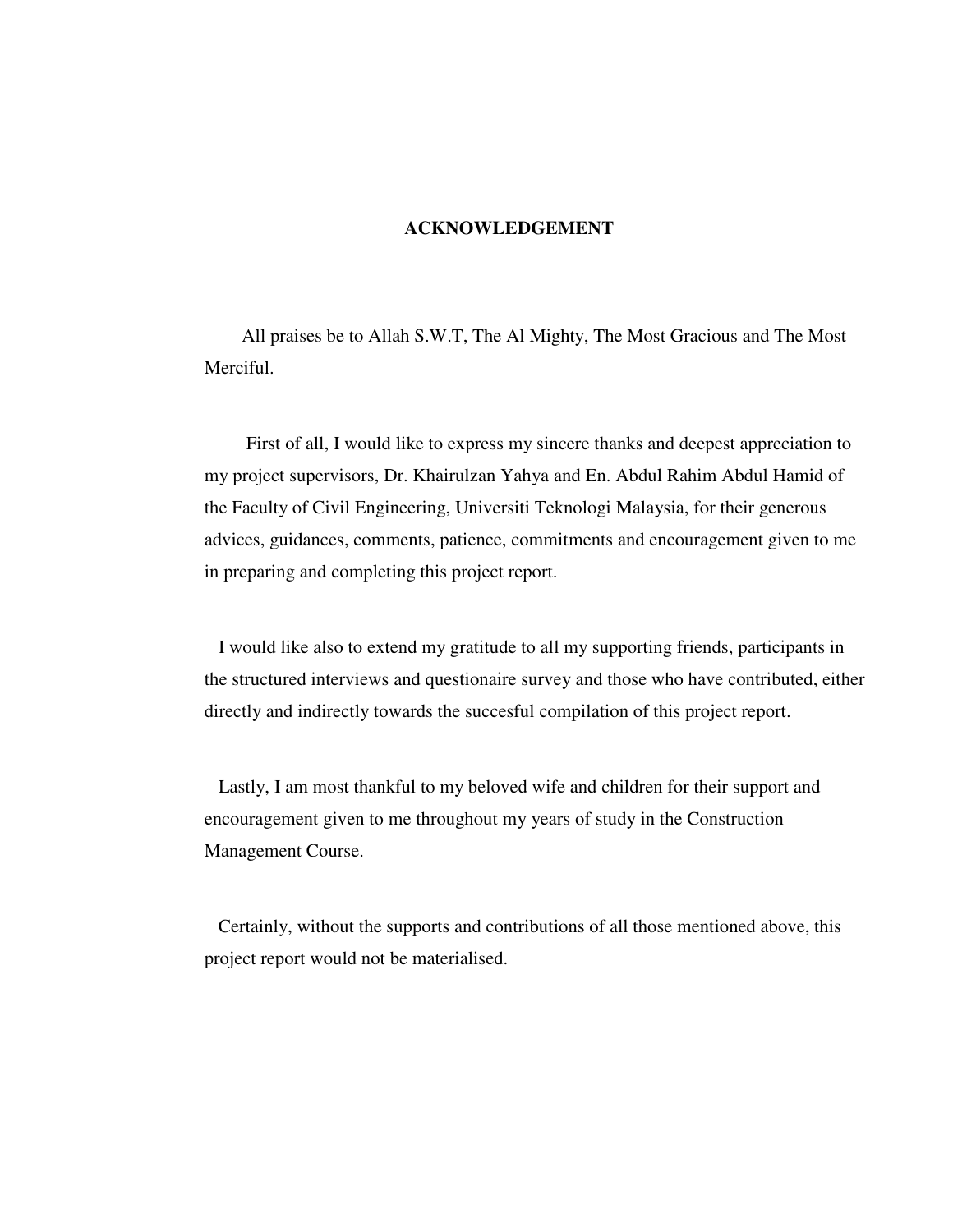## **ABSTRACT**

 For the past few years, poor safety records in the conventional civil construction industry has tarnished its reputation and image. In addition to that, better safety management and practices in the oil and gas construction industry as compared to conventional civil construction industry are primely due to contractual requirements and consistent drives by the clients/project owners. Hence, the aim of this study is to justify best safety practices in the oil and gas construction industry that can be adopted for the conventional civil construction industry. A total of 100 sets of questionnaire were prepared and distributed to targeted respondents from construction companies ranging from CIDB Grade G1 to G7 around localised areas such as Johor Bahru, Kuala Lumpur and part of Selangor. The feedbacks from 83 respondents were analysed using frequency and relative index analysis. Based on the survey findings, it shows an excellent trend in basic practices of construction safety management. Conversely, it shows very low commitment and concern on the importance of ERT in handling emergency situations. Finally, only 52.61% (slightly more than half) of the surveyed safety management practices implemented in the conventional civil construction industry. Overally the respondents' perceptions are in the 'agree' and 'strongly agree' categories for the levels of key elements surveyed. Whereas they perceived '5-Excellent' and only '3-Good' for levels of overall safety management and practices in oil and gas and conventional civil construction industries respectively. The six (6) interview respondents have also given the similar ratings. There is a strong need for the company management to implement the improvement measures in order to further improve the construction safety management. The respondents also tend to 'strongly agree' that implementing all the proposed measures can improve the construction safety management, safety investment is a viable and worthy effort and safety indicators implementation is low. Among recommended safety best practices are guiding policies, certifications, good HSE plannings, programs, rules and practices, safety indicators and safety campaigns and celebrations.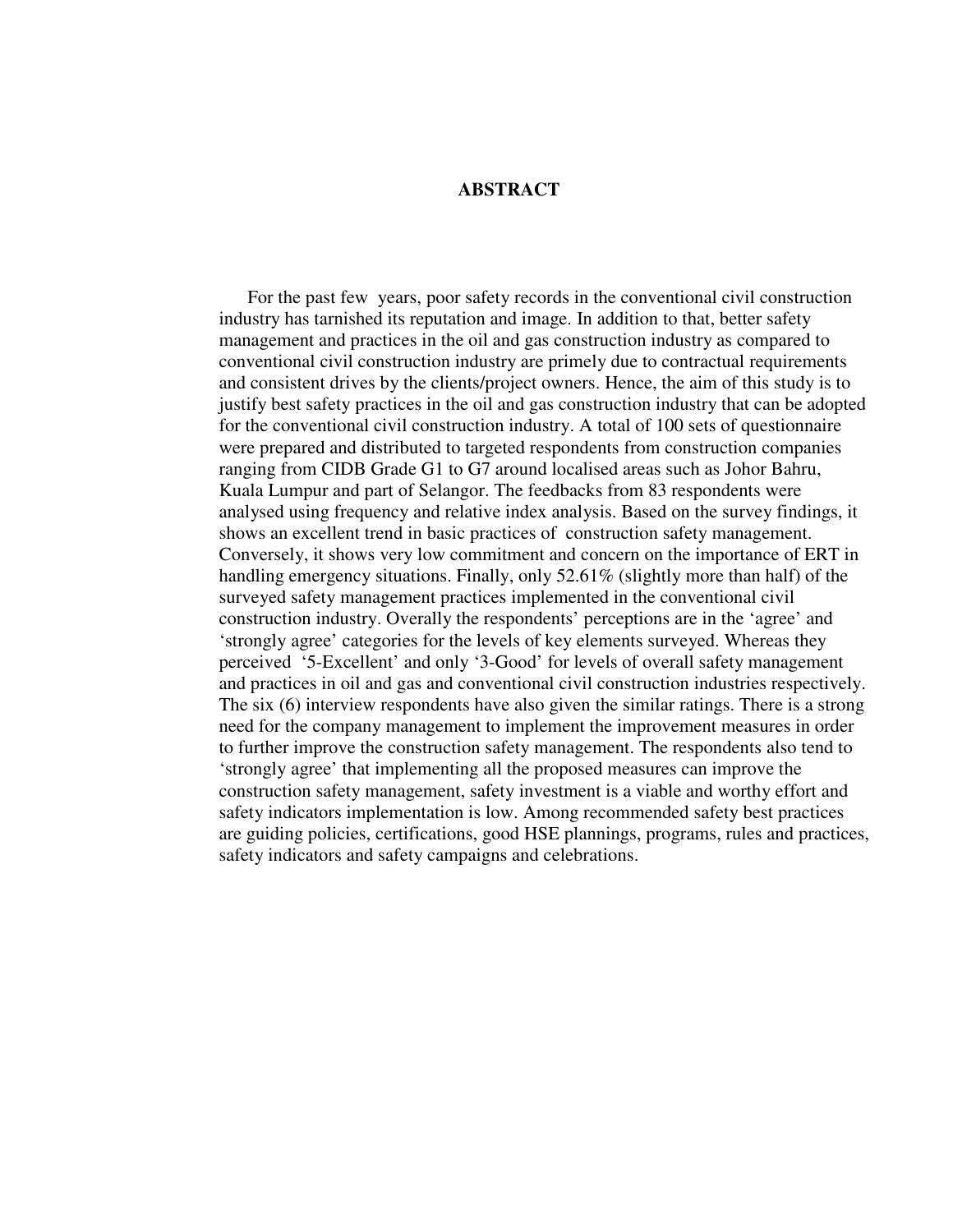## **ABSTRAK**

 Untuk beberapa tahun yang kebelakangan ini, rekod-rekod keselamatan yang buruk dan kurang memuaskan yang dicatatkan telah banyak merosakkan reputasi dan imej kepada industri pembinaan awam konvensional. Selain dari itu, pengurusan dan amalan keselamatan yang lebih baik di industri pembinaan minyak dan gas jika di bandingkan dengan di industri pembinaan awam konvensional adalah terutamanya disebabkan oleh kehendak-kehendak kontrak dan usaha yang konsisten oleh pihak klien/pemilik projek. Oleh itu, tujuan kajian ini adalah untuk mengenalpasti amalanamalan pengurusan keselamatan yang terbaik di industri pembinaan minyak dan gas yang boleh diadaptasikan ke industri pembinaan awam konvensional. Sebanyak 100 set kertas soal-selidik telah diedarkan kepada responden daripada firma-firma pembinaan berkelas CIDB gred G1 ke G7 disekitar Johor Bahru, Kuala Lumpur dan Selangor. Maklumbalas dari 83 responden telah dianalisa menggunakan kaedah frekuensi dan indeks relatif. Hasil kajian mendapati terdapat tren yang cemerlang dalam amalan keselamatan yang asas. Sebaliknya pula, terdapat komitmen yang sangat rendah dari segi kepentingan menangani situasi kecemasan. Hanya 52.61% sahaja daripada amalanamalan keselamatan yang disoalselidik telah digunapakai di industri pembinaan awam konvensional. Secara puratanya, persepsi responden adalah 'setuju' dan 'sangat setuju' terhadap tahap elemen-elemen keselamatan yang telah disoalselidik. Dimana mereka memberikan '5-cemerlang' dan '3-baik' bagi tahap keseluruhan pengurusan dan amalan keselamatan di industri pembinaan minyak dan gas dan awam konvensional masingmasing. Enam responden yang telah ditemuduga juga memberikan tahap yang sama. Responden. juga 'sangat setuju' bahawa menggunapakai semua cadangan penambaikan oleh pengurusan syarikat akan meningkatkan lagi tahap pengurusan keselamatan. Antara amalan-amalan keselamatan yang terbaik untuk digunapakai adalah polisi keselamatan, program keselamatan yang baik dan kempen keselamatan serta sambutan 'Hari Keselamatan'.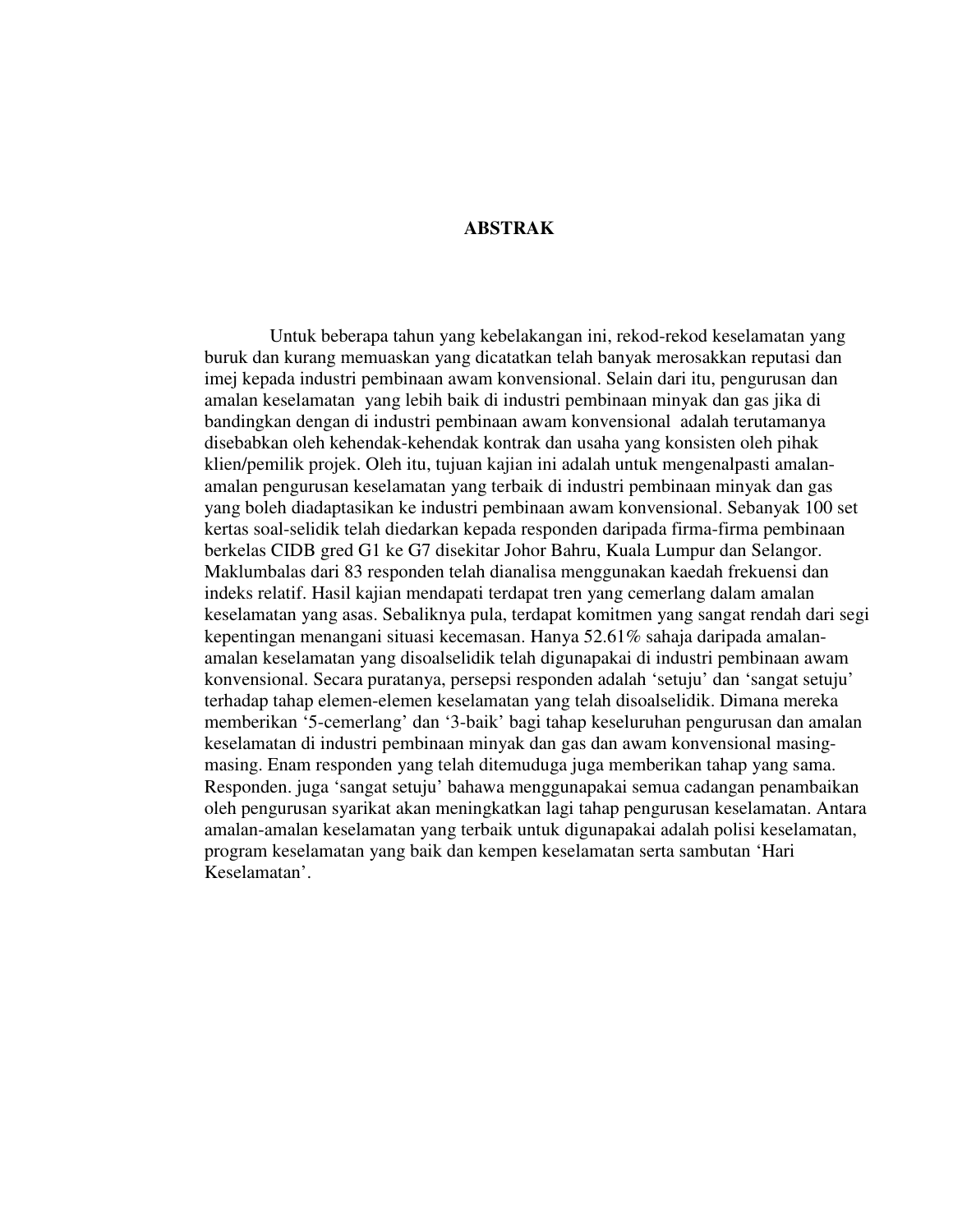# **TABLE OF CONTENTS**

| <b>CHAPTER</b>    | <b>ITEM</b>                                       | <b>PAGE</b>             |
|-------------------|---------------------------------------------------|-------------------------|
|                   | Declaration                                       | $\overline{\mathbf{1}}$ |
|                   | Dedication                                        | iii                     |
|                   | Acknowledgement                                   | iv                      |
|                   | Abstract                                          | V                       |
|                   | Abstrak                                           | vi                      |
|                   | Contents                                          | vii                     |
|                   | List of Figures                                   | xii                     |
|                   | <b>List of Tables</b>                             | xiii                    |
|                   | List of Appendices                                | xiv                     |
|                   | <b>List of Abbreviations</b>                      | XV                      |
| <b>CHAPTER I</b>  | <b>INTRODUCTION</b>                               |                         |
|                   | 1.1 Introduction                                  | $\mathbf{1}$            |
|                   | 1.2 Problem Statement                             | $\overline{4}$          |
|                   | 1.3 Aim and Objectives of the Study               | 5                       |
|                   | 1.4 Scope and Limitation of the Study             | 5                       |
|                   | 1.5 Study Methodology                             | 6                       |
|                   | 1.6 Arrangement of the Report                     | 8                       |
| <b>CHAPTER II</b> | <b>LITERATURE REVIEW</b>                          |                         |
|                   | 2.1 Introduction                                  | 10                      |
|                   | 2.2 The Importance of Safety at Construction Site | 10                      |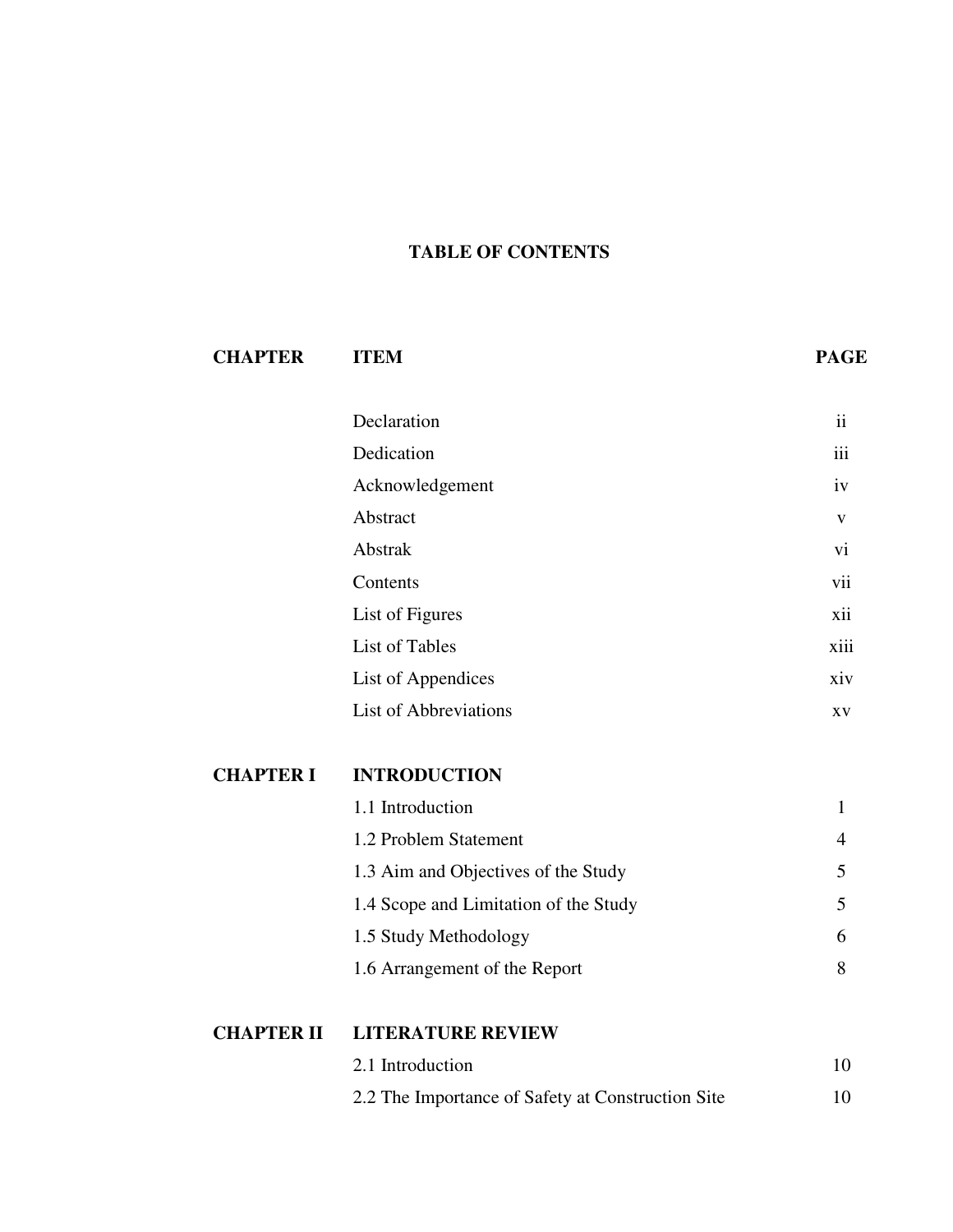| 2.3 Failure Factors in Safety Implementation at                                 | 13 |
|---------------------------------------------------------------------------------|----|
| <b>Construction Site</b>                                                        |    |
| 2.3.1 Attitude of Site Management Team                                          | 13 |
| 2.3.2 Lack of Enforcement by Authority                                          | 14 |
| 2.3.3 Ineffective Safety Campaign                                               | 14 |
| 2.3.4 Inadequate Safety Training and Course                                     | 14 |
| 2.3.5 Incompetent Safety Officer                                                | 15 |
| 2.4 The Construction Stakeholders Related to Safety                             | 15 |
| 2.4.1 Introduction                                                              | 15 |
| 2.4.2 Authority                                                                 | 15 |
| 2.4.2.1 Department of Safety and Health (DOSH)                                  | 16 |
| 2.4.2.2 National Council of Occupational Safety and                             | 22 |
| Health (NCOSH)                                                                  |    |
| 2.4.2.3 National Institute of Occupational Safety                               | 23 |
| and Health (NIOSH)<br>2.4.2.4 Construction Industry Development Board<br>(CIDB) | 24 |
| 2.4.2.5 Local Authority                                                         | 25 |
| 2.4.3 Client / Project Owner                                                    | 26 |
| 2.4.4 Consultant                                                                | 27 |
| 2.4.5 Contractor                                                                | 27 |
| 2.4.6 Construction Worker                                                       | 28 |
| 2.4.7 Insurance Company                                                         | 29 |
| 2.5 History of Role and Development of Occupational                             | 30 |
| Safety and Health (OSH) in Malaysia                                             |    |
| 2.6 Provision of Acts of OSH in Malaysian Construction                          | 37 |
| Industry                                                                        |    |
| 2.6.1 Factories and Machinery Act 1967 (Revised -                               | 37 |
| 1974), Act 139                                                                  |    |
| 2.6.2 Petroleum (Safety Measures) Act 1984 (Act 302)                            | 37 |
| 2.6.3 Occupational Safety and Health Act 1994 (Act 514)                         | 38 |
| 2.7 Guidelines on Occupational Safety and Health                                | 39 |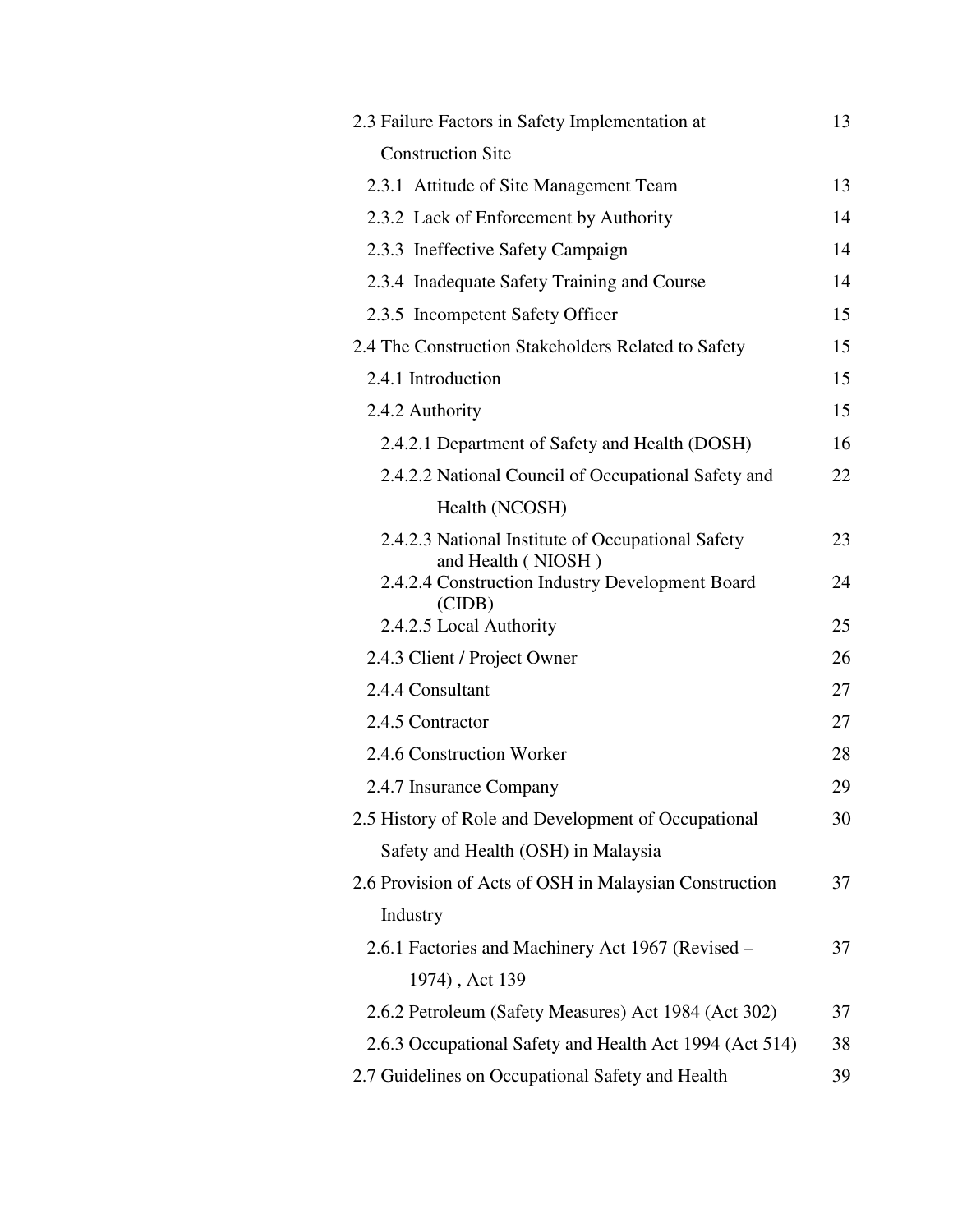| Management System (OSH – MS)                          |    |
|-------------------------------------------------------|----|
| 2.7.1 International Labour Organisation (ILO) – OSH   | 39 |
| 2001                                                  |    |
| 2.7.1.1 Introduction                                  | 39 |
| 2.7.1.2 Objectives                                    | 39 |
| 2.7.1.3 A National Framework for OSH Mangement        | 40 |
| System                                                |    |
| 2.7.1.4 The OSH Management System in the              | 41 |
| Organisation                                          |    |
| 2.7.2 OHS – MS Under British Standard BS 8800: 1996   | 42 |
| 2.7.3 OHSAS 18001 : 1996 (Occupational Health and     | 45 |
| <b>Safety Assessment Series)</b>                      |    |
| 2.7.4 United States Department of Energy: Safety      | 47 |
| Management System (SMS)                               |    |
| 2.7.4.1 Purpose and Scope                             | 47 |
| 2.7.4.2 Policy                                        | 47 |
| 2.7.4.3 SMS Components                                | 47 |
| 2.8 Master Plan for Occupational Safety and Health in | 49 |
| Construction Industry 2005 – 2010 by CIDB and         |    |
| <b>DOSH</b>                                           |    |
| 2.9 OSH Management System Practised in Oil and Gas    | 51 |
| Construction Industry by Sime Darby Engineering       |    |
| Sdn Bhd (SDESB)                                       |    |
| 2.9.1 Introduction                                    | 51 |
| 2.9.2 Policy on Safety, Health and Environment (HSE)  | 51 |
| 2.9.3 Standard Certifications                         | 52 |
| 2.9.4 Safety and Health Committee                     | 52 |
| 2.9.4.1 Main HSE Committee                            | 52 |
| 2.9.4.2 Project HSE Committee                         | 53 |
| 2.9.5 Role, Participation and Committment from        | 54 |
| <b>Stakeholders Related to OSH</b>                    |    |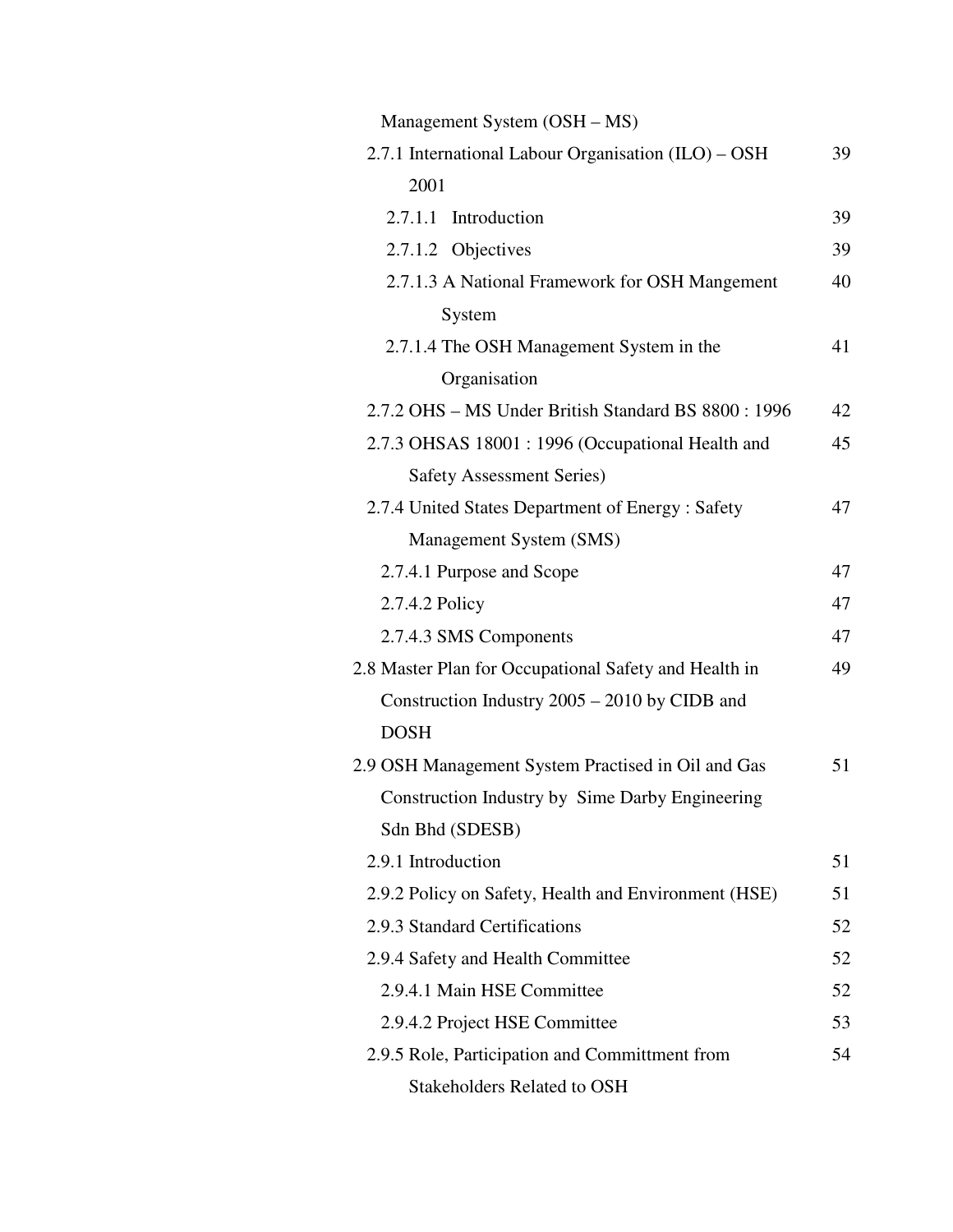| 2.9.5.1 Top Management                              | 54 |
|-----------------------------------------------------|----|
| 2.9.5.2 Line Management / Project Management Team   | 55 |
| 2.9.5.3 Workers                                     | 58 |
| 2.9.5.4 Health, Safety and Environment (HSE)        | 59 |
| Department                                          |    |
| 2.9.5.5 Clients                                     | 61 |
| 2.9.5.6 Contractors and Sub-Contractors             | 61 |
| 2.9.5.7 Emergency Response Team (ERT)               | 62 |
| 2.9.6 HSE Indicators and Targets                    | 62 |
| 2.9.7 HSE Rules and Practices                       | 64 |
| 2.9.7.1 NIOSH-OSFAM Safety Pass                     | 64 |
| 2.9.7.2 Housekeeping Management                     | 64 |
| 2.9.7.3 Personal Conduct                            | 65 |
| 2.9.7.4 Personal Protection Equipments (PPE)        | 66 |
| 2.9.7.4.1 Head Protection Equipment                 | 66 |
| 2.9.7.4.2 Face and Eye Protection Equipment         | 66 |
| 2.9.7.4.3 Body Protection Equipment                 | 67 |
| 2.9.7.4.4 Hand Protection Equipment                 | 67 |
| 2.9.7.4.5 Ear Protection Equipment                  | 67 |
| 2.9.7.4.6 Foot Protection Equipment                 | 68 |
| 2.9.7.4.7 Respiratory Protection Equipment          | 68 |
| 2.9.7.5 Red and Green Zones Boundary                | 68 |
| Demarcation                                         |    |
| 2.9.7.6 Right To Stop Work                          | 69 |
| 2.9.7.7 Emergency Procedure                         | 69 |
| 2.9.7.8 Safety Courses and Trainings                | 70 |
| 2.9.7.9 Medical Facilities and Services             | 70 |
| 2.9.7.10 Work Permit System and Job Safety Analysis | 71 |
| (JSA)                                               |    |
| 2.9.7.11 Fire Hazard Control Measures               | 71 |
| 2.9.7.12 Material Handling Procedure                | 72 |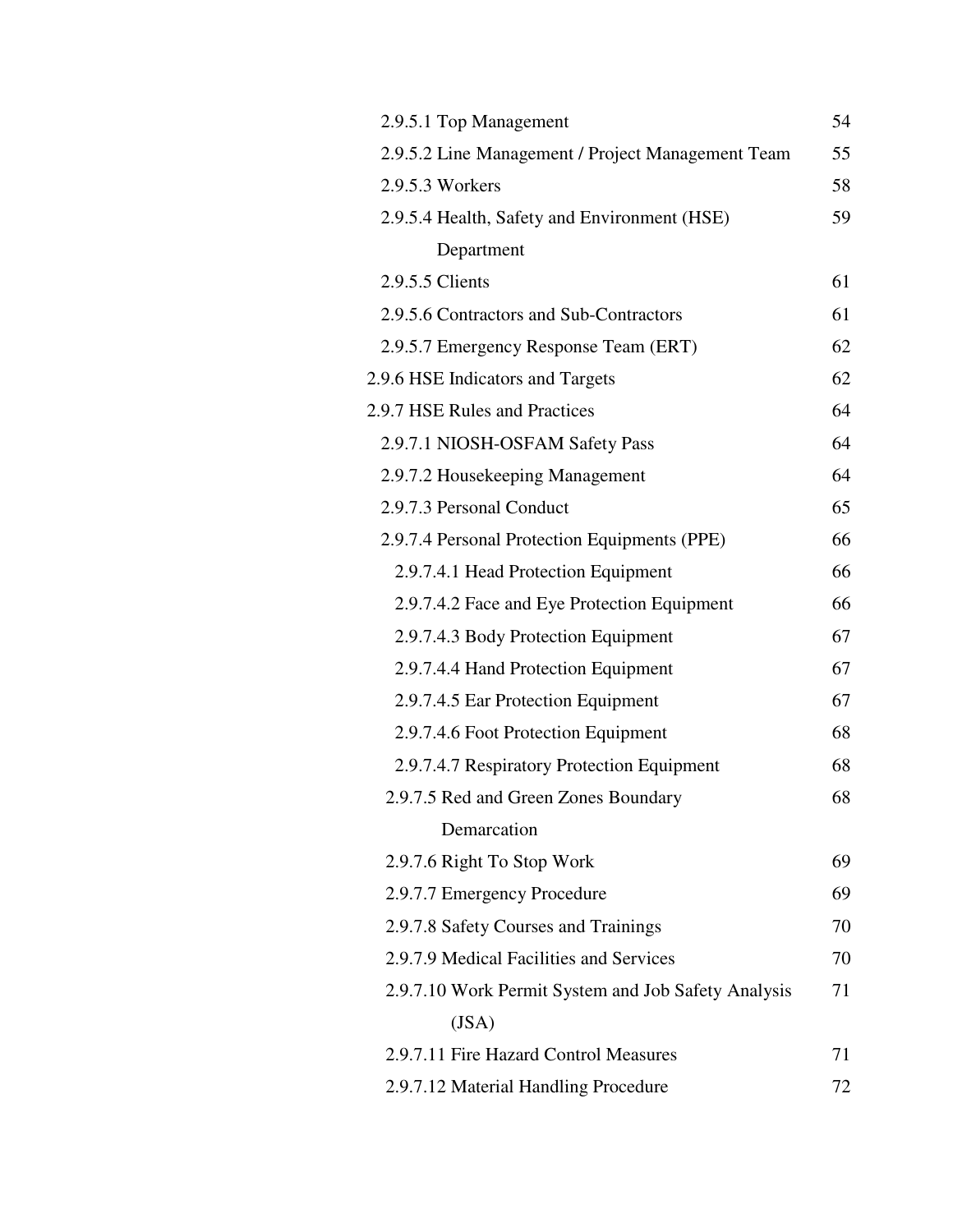|                    | 2.9.7.13 Electrical Safety Control Measures           |
|--------------------|-------------------------------------------------------|
|                    | 2.9.8 Safety Campaigns and Celebrations               |
| <b>CHAPTER III</b> | <b>STUDY METHODOLOGY</b>                              |
|                    | 3.1 Introduction                                      |
|                    | 3.2 Literature Review                                 |
|                    | 3.3 Questionnaire Survey                              |
|                    | 3.4 Structured Interview                              |
|                    | 3.5 Method of Analysis                                |
|                    | 3.6 Concluding Remark                                 |
| <b>CHAPTER IV</b>  | <b>RESULTS AND DISCUSSION</b>                         |
|                    | 4.0 Introduction                                      |
|                    | 4.1 Current Practices of Safety Management in Oil and |
|                    | Gas Construction Industry by Sime Darby               |
|                    | Engineering Sdn Bhd (SDESB)                           |
|                    | 4.2 Current Practices of Safety Management in         |
|                    | <b>Conventional Civil Construction Industry</b>       |
|                    | 4.3 Levels of Some Key Elements in Safety             |
|                    | Management for the Conventional Civil and Oil and     |
|                    | <b>Gas Construction Industries</b>                    |
|                    | 4.4 Some Measures that can be Adopted to Improvise    |
|                    |                                                       |
|                    | the Safety Management of the Conventional Civil       |
|                    | <b>Construction Industry</b>                          |
|                    | 4.5 Recommended Some of the Best Practices in Safety  |
|                    | Management for the Conventional Civil                 |

| 5.1 Introduction | 105 |
|------------------|-----|
| 5.2 Conclusion   | 105 |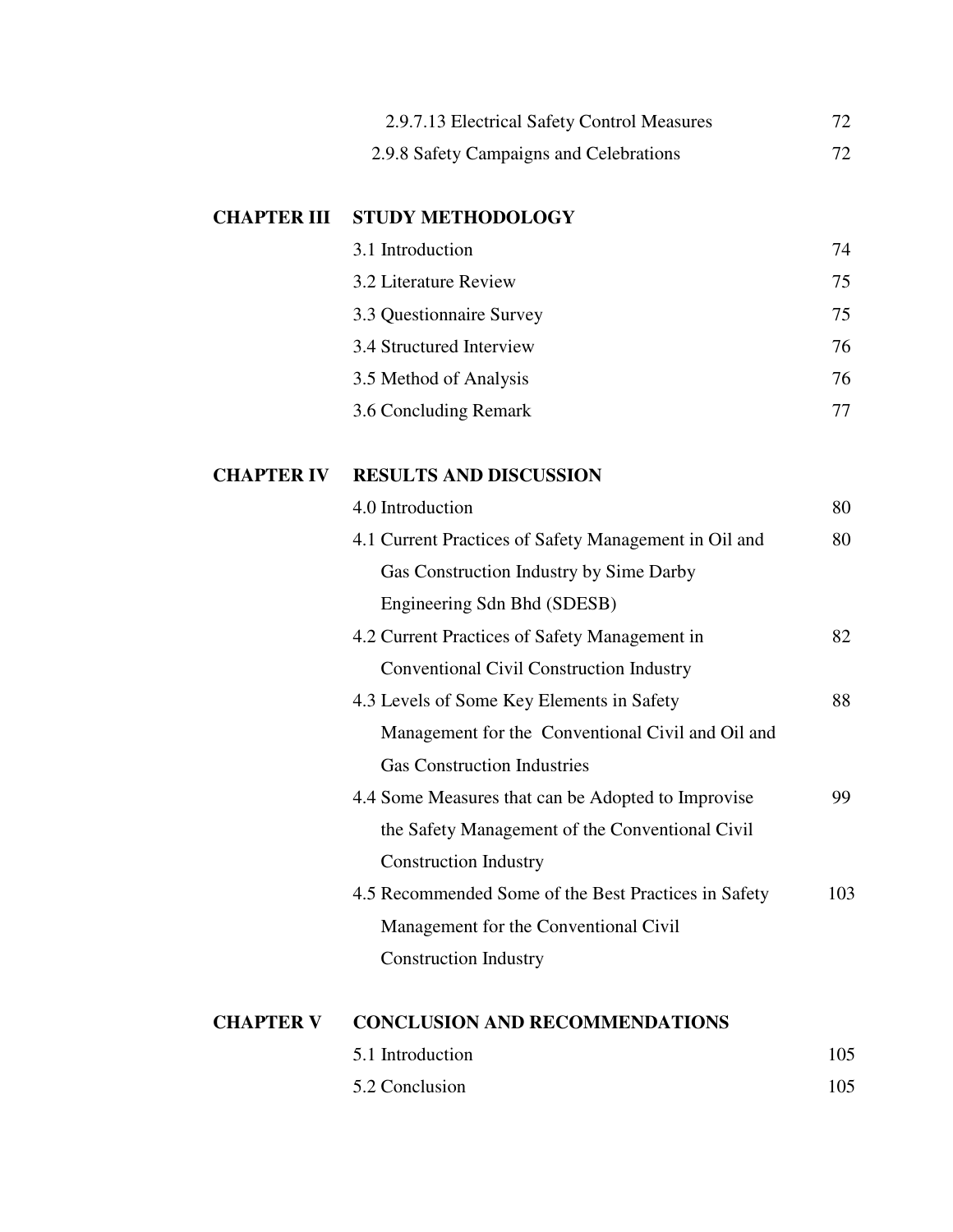| 5.3 Recommendations for Future Study |     |
|--------------------------------------|-----|
| <b>REFERENCES</b>                    | 109 |
| <b>APPENDICES</b>                    | 113 |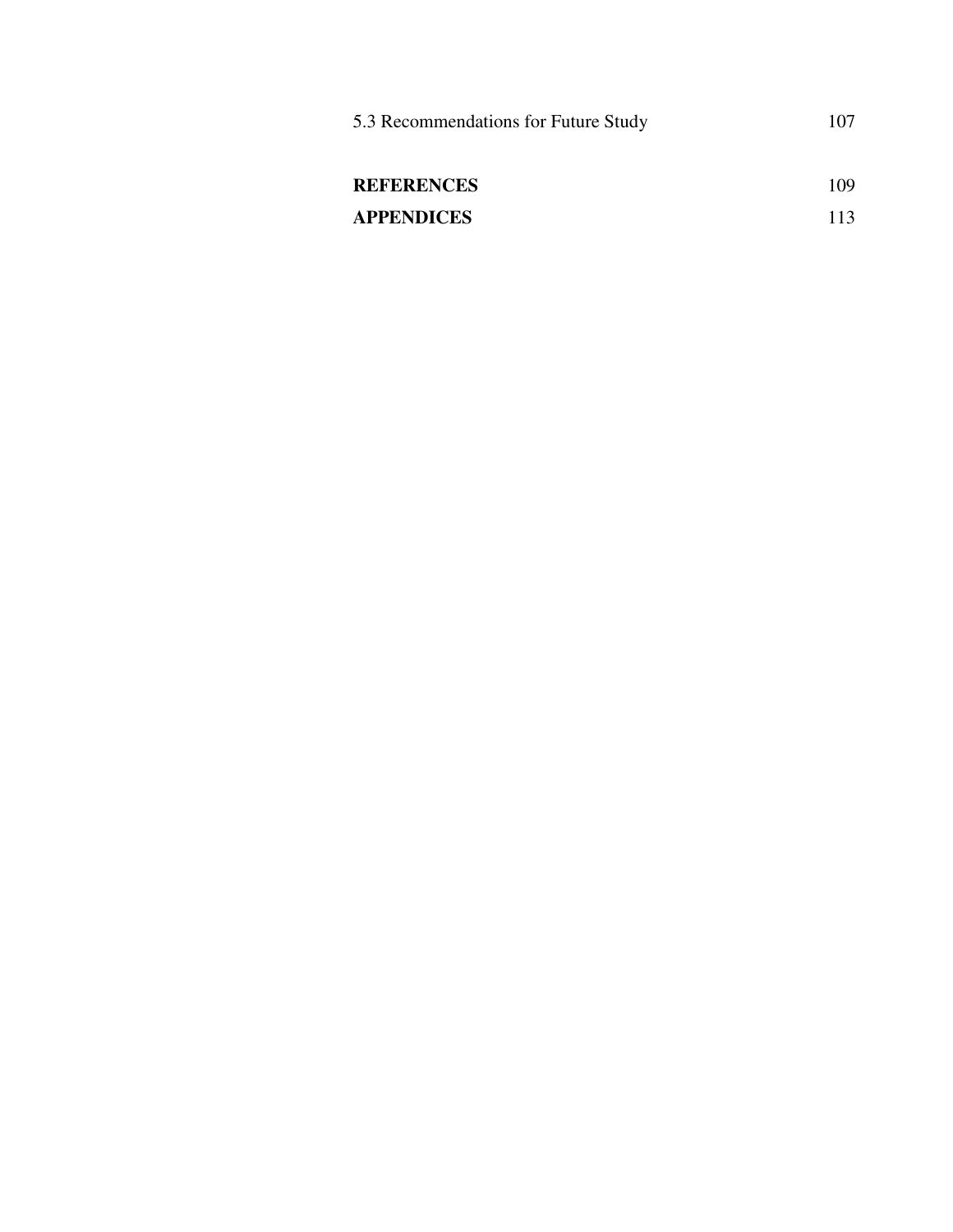# **LIST OF FIGURES**

| <b>FIGURE NO.</b> | TITLE                                                   | <b>PAGE</b> |
|-------------------|---------------------------------------------------------|-------------|
| 1.0               | Flow chart of study methodology                         | 7           |
| 2.1               | OHS Management System elements of BS 8800 : 1996        | 44          |
| 2.2               | OHS Management System elements of OHSAS 18001 :         | 46          |
|                   | 1996                                                    |             |
| 3.0               | Likert scale of three ordinal measures of agreement     | 77          |
| 4.2.1             | Percentage of 'No' responses to construction safety     | 86          |
|                   | management practices                                    |             |
| 4.3.1             | Respondents' perceptions towards levels of key elements | 88          |
|                   | in safety management                                    |             |
| 4.4.1             | Percentage of 'No' responses to construction safety     | 100         |
|                   | improvement measures                                    |             |
| 4.4.2             | Respondents' perceptions towards construction safety    | 102         |
|                   | improvement measures                                    |             |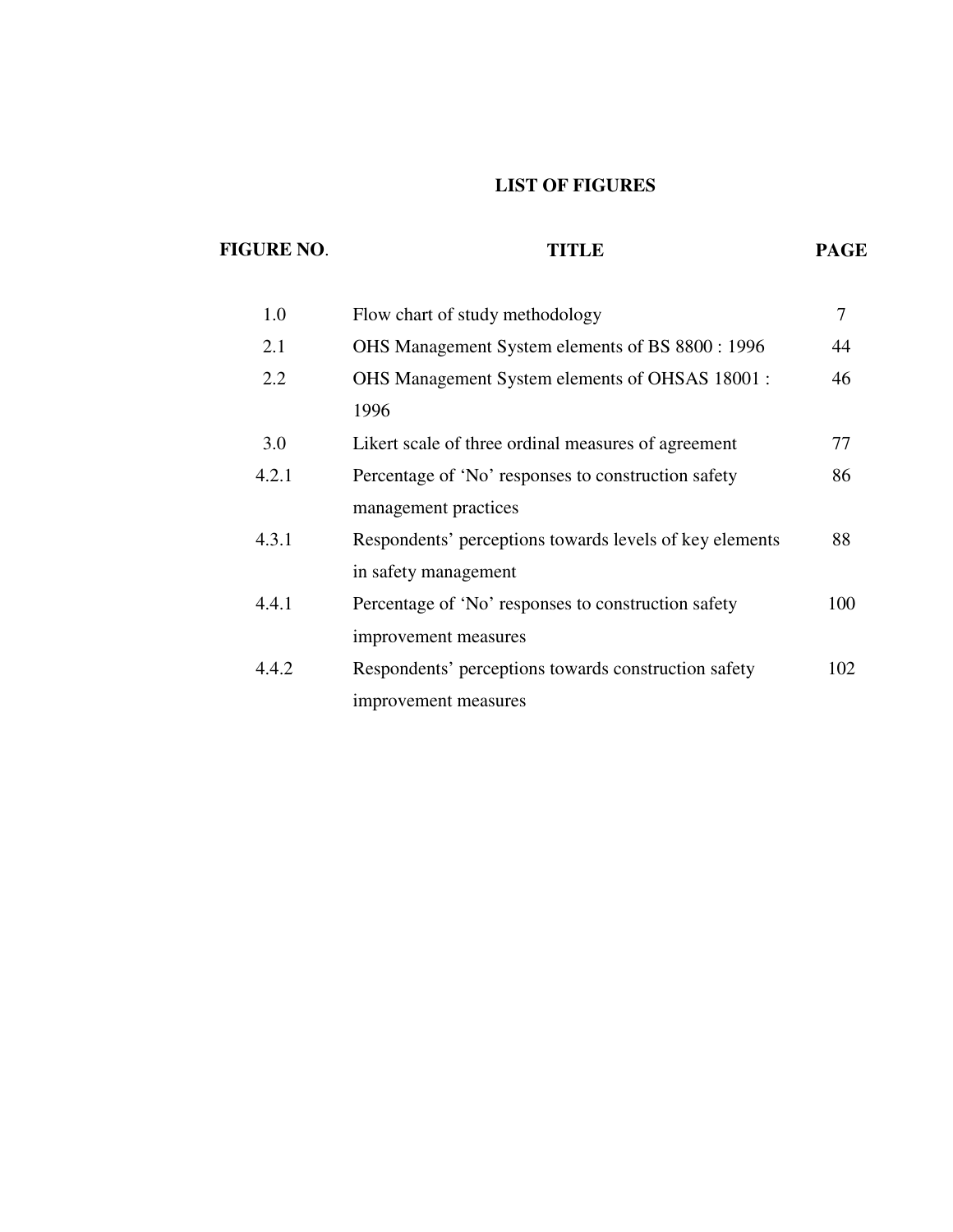# **LIST OF TABLES**

| <b>TABLE NO.</b> | <b>TITLE</b>                                                                                                                                                              | <b>PAGE</b>    |
|------------------|---------------------------------------------------------------------------------------------------------------------------------------------------------------------------|----------------|
| 1.0              | Number of death cases reported from $2000 - 2004$                                                                                                                         | $\overline{2}$ |
| 4.2.1            | Respondents distribution according to company's CIDB<br>class                                                                                                             | 83             |
| 4.2.2            | Respondents distribution according to company's ISO<br>certification                                                                                                      | 83             |
| 4.2.3            | Participants' responses to construction safety<br>management practices                                                                                                    | 83             |
| 4.2.4            | Percentage of participants' No'responses to construction<br>safety management practices                                                                                   | 87             |
| 4.3.1            | Participants' responses to some levels of key elements in<br>construction safety management – Part I                                                                      | 88             |
| 4.3.2            | Participants' responses to comparison for levels of<br>overall safety management and practices in oil and gas<br>and conventional civil construction industries - Part II | 91             |
| 4.3.3            | Summary of structured interviews conducted - Part III                                                                                                                     | 92             |
| 4.4.1            | Participants' responses to measures to improve the<br>construction safety management – Part I                                                                             | 99             |
| 4.4.2            | Participants' responses to measures to improve the<br>construction safety management - Part II                                                                            | 101            |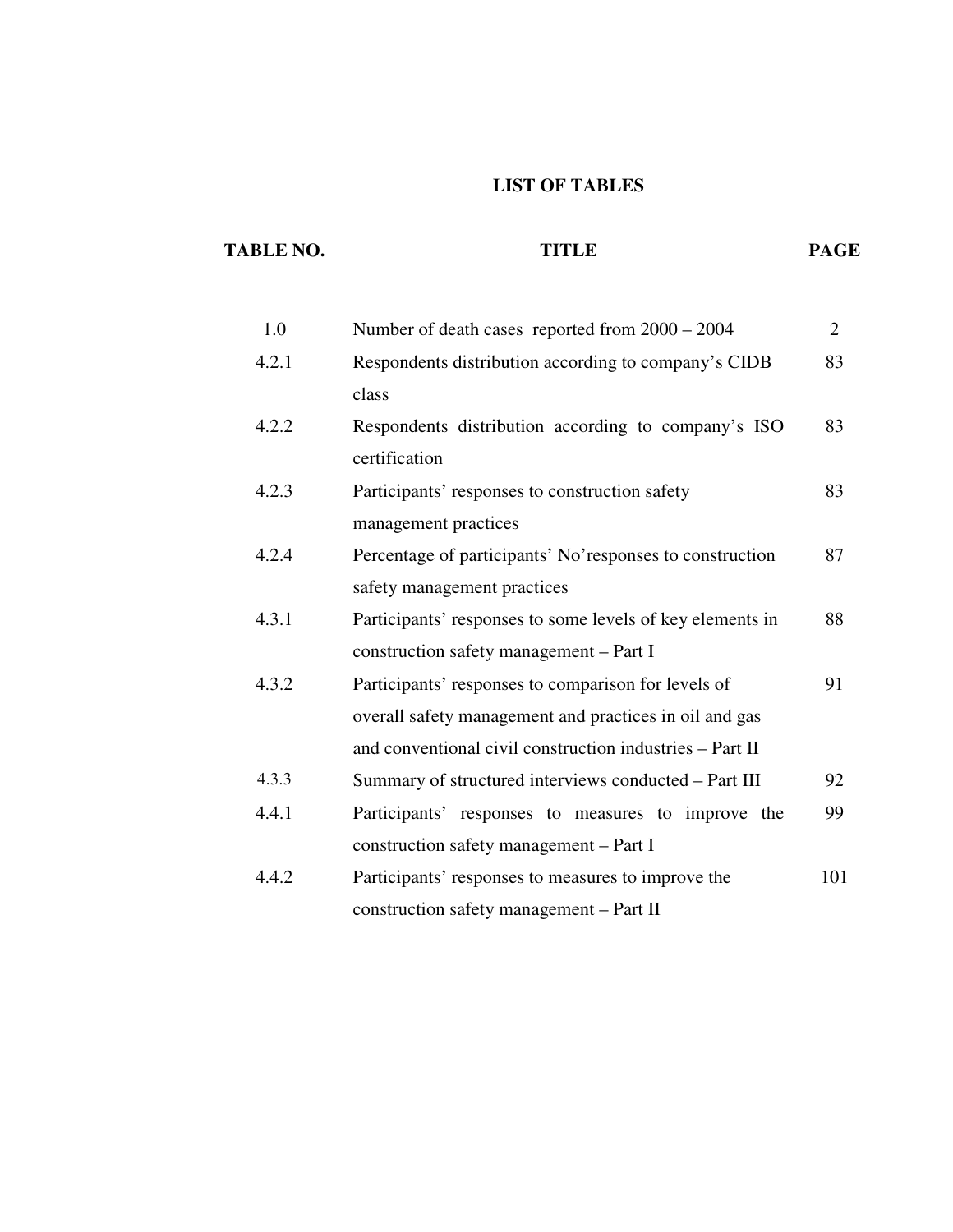# **LIST OF APPENDICES**

# **APPENDIX TITLE PAGE**

| A | <b>Questionnaire Survey</b>                        | 113 |
|---|----------------------------------------------------|-----|
| В | Structured Interview                               | 121 |
| C | Factories And Machinery Act 1967 (Revised – 1974), | 122 |
|   | <b>Act 139</b>                                     |     |
|   | Petroleum (Safety Measures) Act 1984 (Act 302)     | 124 |
| Е | Occupational Safety And Health Act 1994 (Act 514)  | 127 |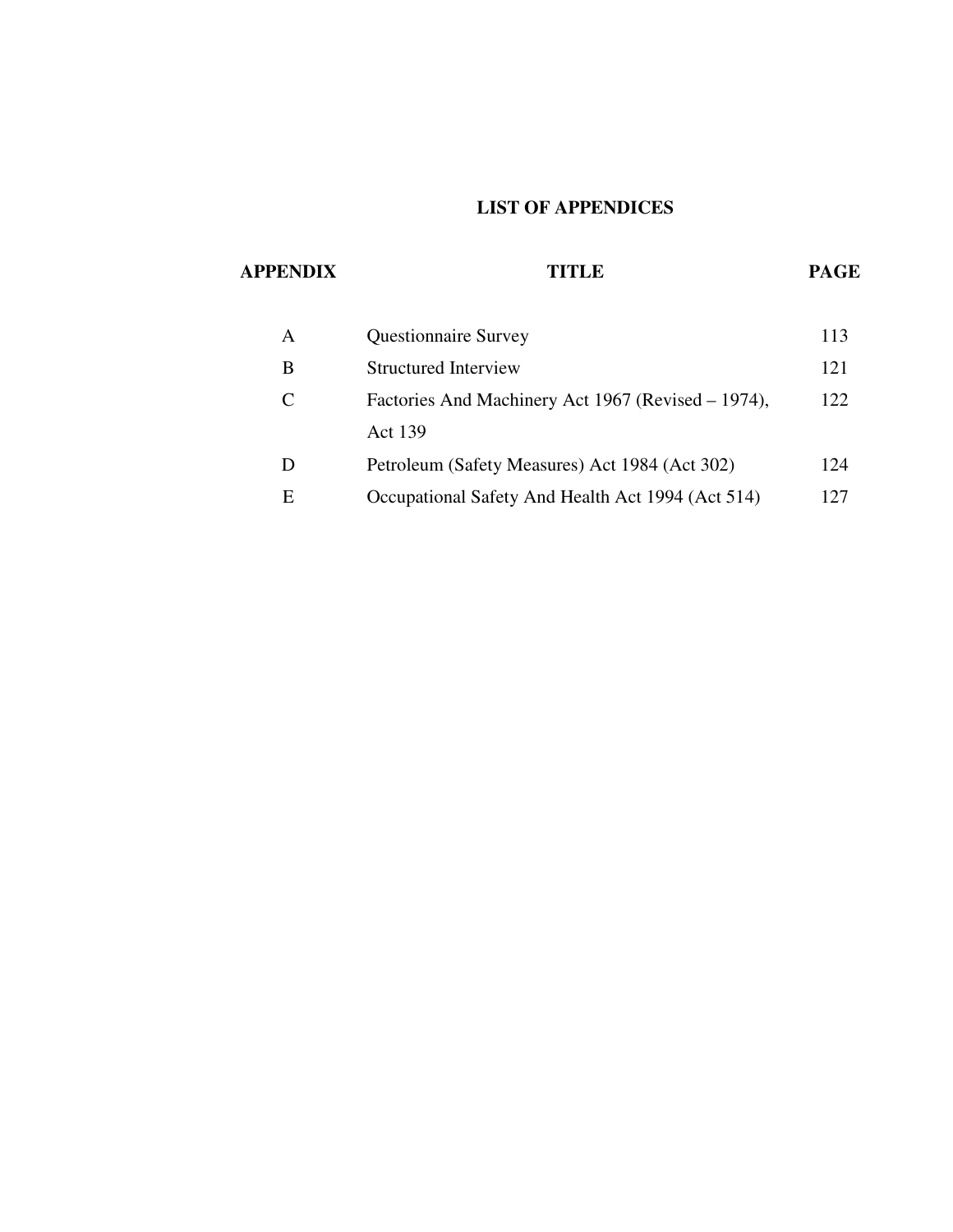# **LIST OF ABBREVIATIONS**

## **ABBREVIATIONS FULL NAME**

| <b>CIDB</b>  | <b>Construction Industry Development Board of Malaysia</b>     |  |  |  |  |
|--------------|----------------------------------------------------------------|--|--|--|--|
| <b>DOSH</b>  | Department of Occupational Safety and Health Malaysia          |  |  |  |  |
| <b>NIOSH</b> | National Institute of Occupational Safety and Health           |  |  |  |  |
| <b>NCOSH</b> | National Council For Occupational Safety and Health            |  |  |  |  |
| <b>OSH</b>   | Occupational Safety and Health                                 |  |  |  |  |
| <b>OSHMS</b> | Occupational Safety and Health Management System               |  |  |  |  |
| <b>HSE</b>   | <b>Health Safety and Environment</b>                           |  |  |  |  |
| <b>PPE</b>   | <b>Personal Protection Equipments</b>                          |  |  |  |  |
| <b>SHO</b>   | Safety and Health Officer                                      |  |  |  |  |
| <b>OSHA</b>  | Occupational Safety and Health Act                             |  |  |  |  |
| <b>DFM</b>   | Department of Factory and Machinery                            |  |  |  |  |
| <b>ILO</b>   | <b>International Labour Organisation</b>                       |  |  |  |  |
| <b>OHSAS</b> | Occupational Health and Safety Assessment Series               |  |  |  |  |
| <b>ISO</b>   | <b>International Standard Organisation</b>                     |  |  |  |  |
| <b>SPSA</b>  | Self Performance Self Assessment                               |  |  |  |  |
| <b>OSFAM</b> | <b>Offshore Structures Fabricators Association of Malaysia</b> |  |  |  |  |
| <b>JSA</b>   | <b>Job Safety Analysis</b>                                     |  |  |  |  |
| QA/QC        | <b>Quality Assurance/Quality Control</b>                       |  |  |  |  |
| <b>DOE</b>   | Department of Energy (United States of America)                |  |  |  |  |
| <b>IPO</b>   | <b>Intervention Preventive Observation</b>                     |  |  |  |  |
| <b>NOSP</b>  | NIIOSH-OSFAM Safety Pass                                       |  |  |  |  |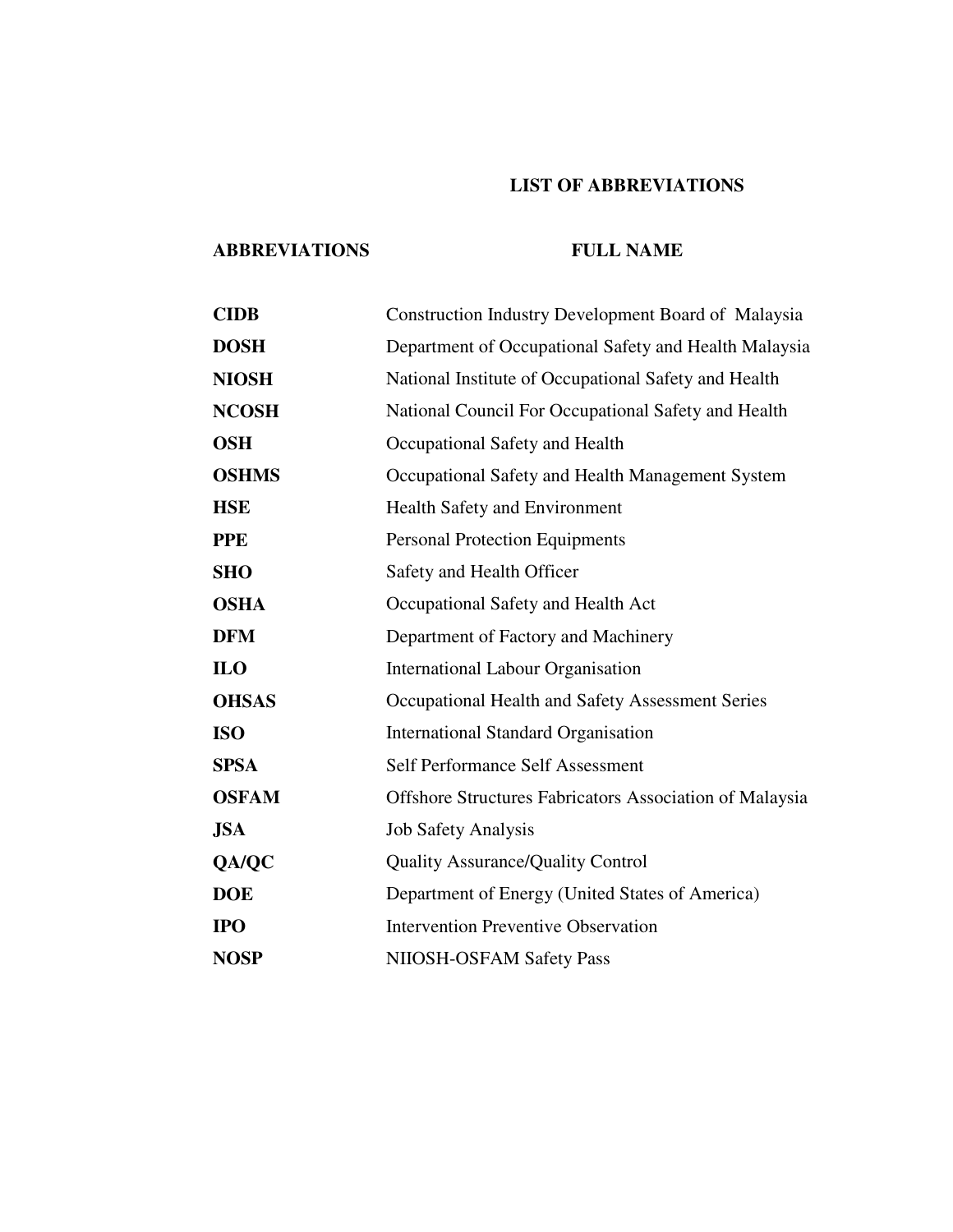## **CHAPTER I**

### **INTRODUCTION**

### **1.1 Introduction**

 Construction industry has traditionally been recognised as one of the major economic forces that has contributed vastly in developing Malaysia on becoming a developed nation by the year 2020. Unfortunately its reputation and image has been tarnished by high rates of accidents and fatalities incidences that have occurred on sites. According to the statistics reported by the Social Security Organisation (SOCSO) (please refer to Table 1.0 below), the number of fatality cases in the construction industry among the 10 categorised industries, has only dropped from second highest ranking in the year 2000 to fourth highest ranking in the year 2004. Thus, it is still being regarded as a highly risky and hazardous industry in country. Certainly, there is a need to look into some ways and methods in improving its tarnished image.

 The unsatisfactory safety record of construction industry has always been highlighted since the safety management system is neglected area and has not been pursued and implemented systematically in the construction industry. Safety at workplace is an issue affecting all businesses since most companies do not feel that it is vital to the success and are afraid of possibility of prosecution (Bakri *et al*, 2006).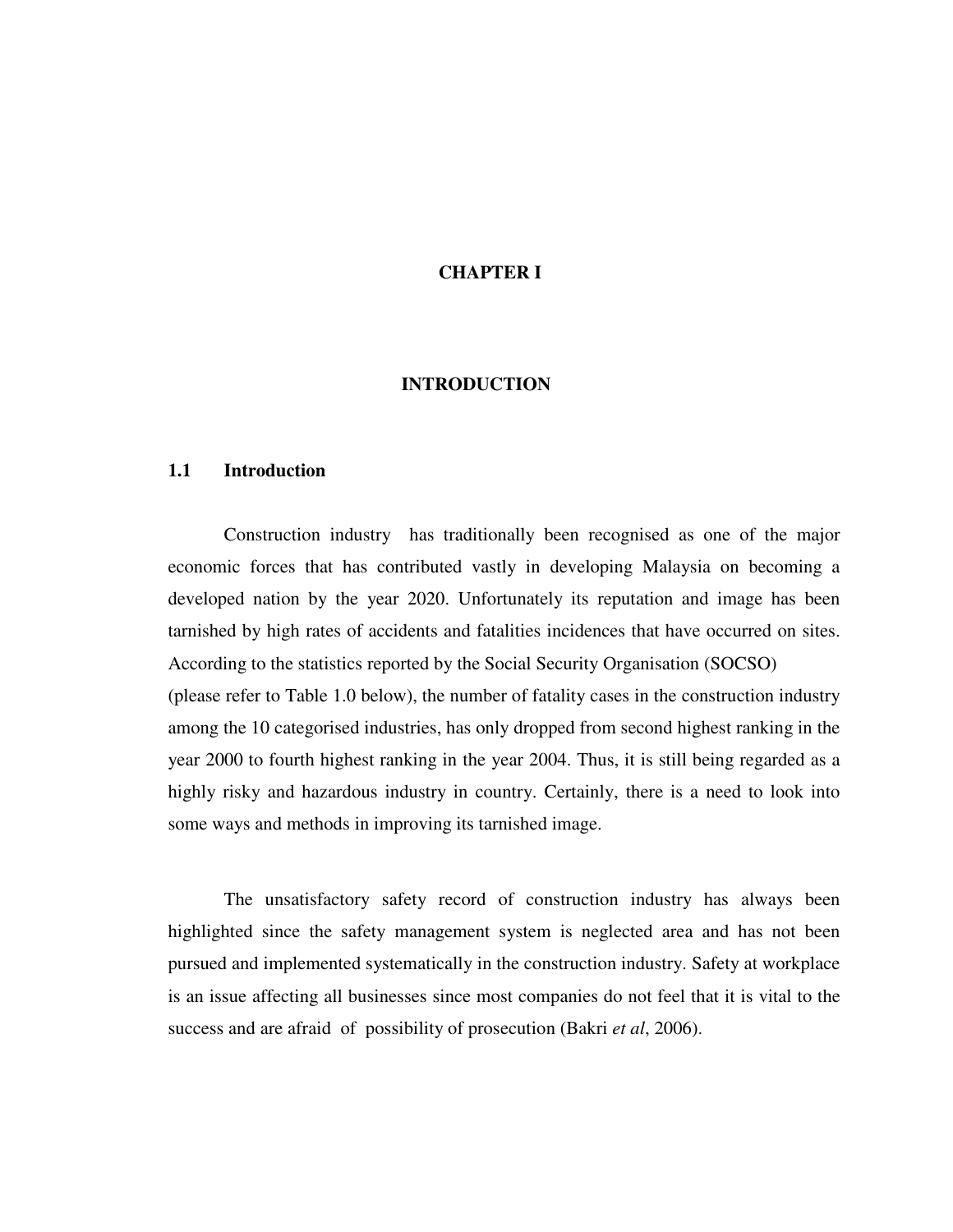| <b>INDUSTRIAL SECTOR / YEAR</b>        | <b>2000</b> | <b>2001</b> | 2002 | 2003 | 2004 |
|----------------------------------------|-------------|-------------|------|------|------|
|                                        |             |             |      |      |      |
| 1. Agriculture, Forestry and Fishery   | 115         | 75          | 69   | 40   | 62   |
| 2. Mining and Quarry                   | 11          | $\tau$      | 12   | 8    | 8    |
| 3. Manufacturing                       | 282         | 243         | 214  | 213  | 195  |
| 4. Electrical, Gas, Water and Cleaning | 8           | 13          | 14   | 8    | 10   |
| <b>5. Construction</b>                 | 159         | 89          | 88   | 95   | 77   |
| 6. Trade                               | 151         | 192         | 134  | 151  | 143  |
| 7. Transportation                      | 98          | 91          | 90   | 108  | 73   |
| 8. Finance and Insurance Institutions  | 11          | 6           | 9    | 7    | 5    |
| 9. Services                            | 72          | 106         | 87   | 84   | 65   |
| 10. Public Services                    | 97          | 136         | 141  | 108  | 131  |
| TOTAL                                  | 1.004       | 958         | 858  | 822  | 846  |

**Table 1.0 :** Number of death cases reported from 2000 – 2004

 Although the safety regulations imposed in the construction industry by Department of Safety and Health (DOSH) are quite comprehensive, the level of awareness and practicability of it are generally lower than expected over the last five (5) years ( Abdul Hamid *et al*, 2003).

 Khalid (1996), stressed that although the construction industry involved a very complex process, it should emphasis on finding a management strategy and resolution in reducing the rate of accident occurrence at construction site.

 According to him, good safety programs would certainly help in reducing injuries at construction site and also to minimise construction costs, increase productivity and profitability and more importantly it could save lives of workers and consequently contribute positively to construction industry and nation as a whole.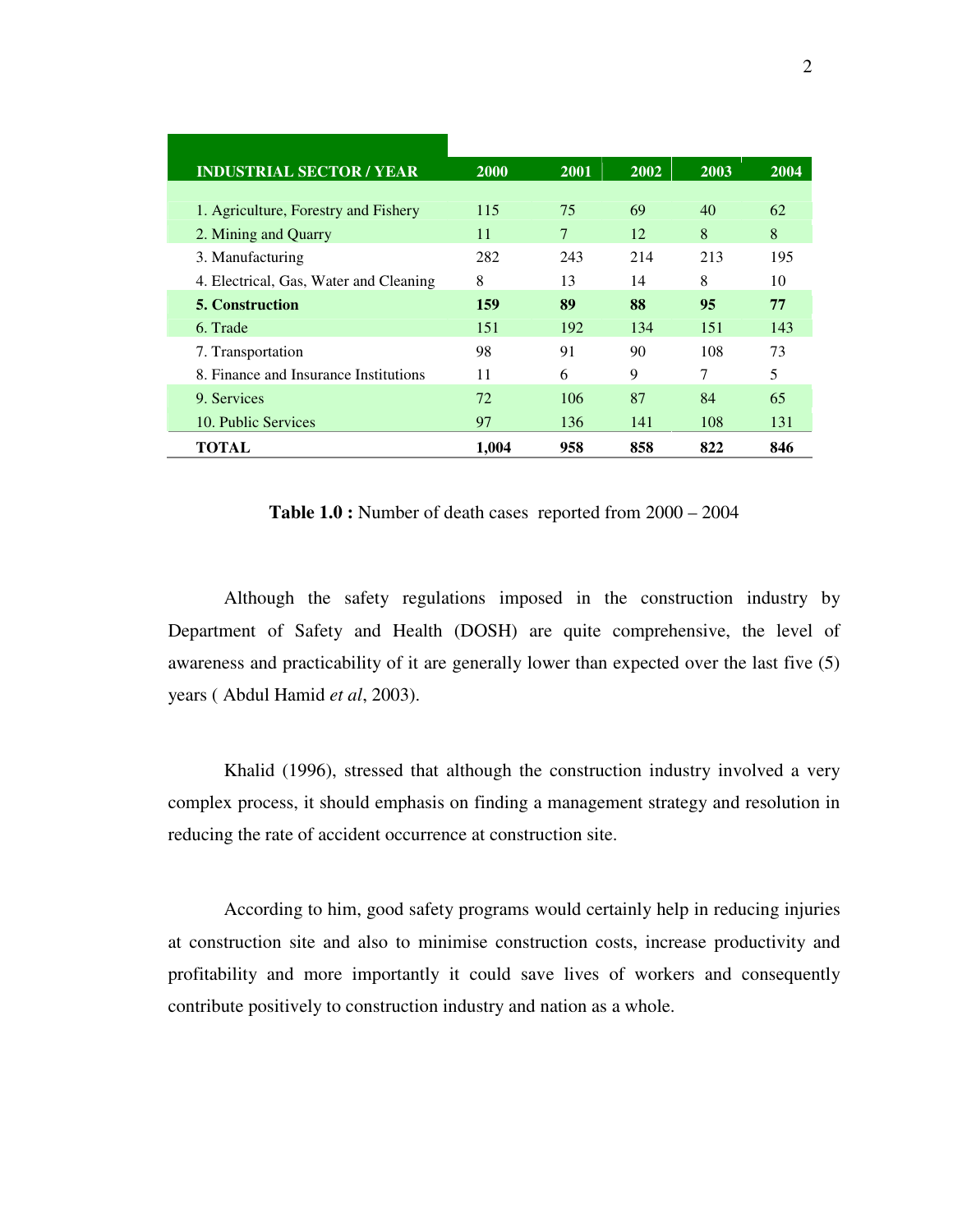The unsatisfactory Occupational Safety and Health (OSH) record of construction industry has always been highlighted since the OSH management system is neglected area and has not been pursued and implemented systematically in the construction industry. OSH at workplace is an issue affecting all businesses since most companies do not feel that it is vital to the success and are afraid of possibility of prosecution (Bakri *et al*, 2006).

 Although the safety regulations imposed in the construction industry by Department of Safety and Health (DOSH) are quite comprehensive, the level of awareness and practicability of it are generally lower than expected over the last five (5) years ( Abdul Hamid *et al*, 2003).

 Hinze and Harrison (1981), have identified that good safety program practised in a big company can helps to reduce the injury rate at construction site. The success of a big company in tackling safety aspects is due to the fact that there are safety competency certificate holders exist among its workers not withstanding any working level.

 A part from that, providing a safe and healthy workplace is one of the most effective strategies in for holding down the cost of doing construction business. Accidents cause not only delays in operations and project deliverables but also directly and indirectly incur costs (Bakri *et al*, 2006). Therefore as required by the Occupational Safety and Health Act 1994 (OSHA), it is mandatory for all construction companies to provide a safe and conducive working environment for their workers and subcontractors at construction and fabrication sites.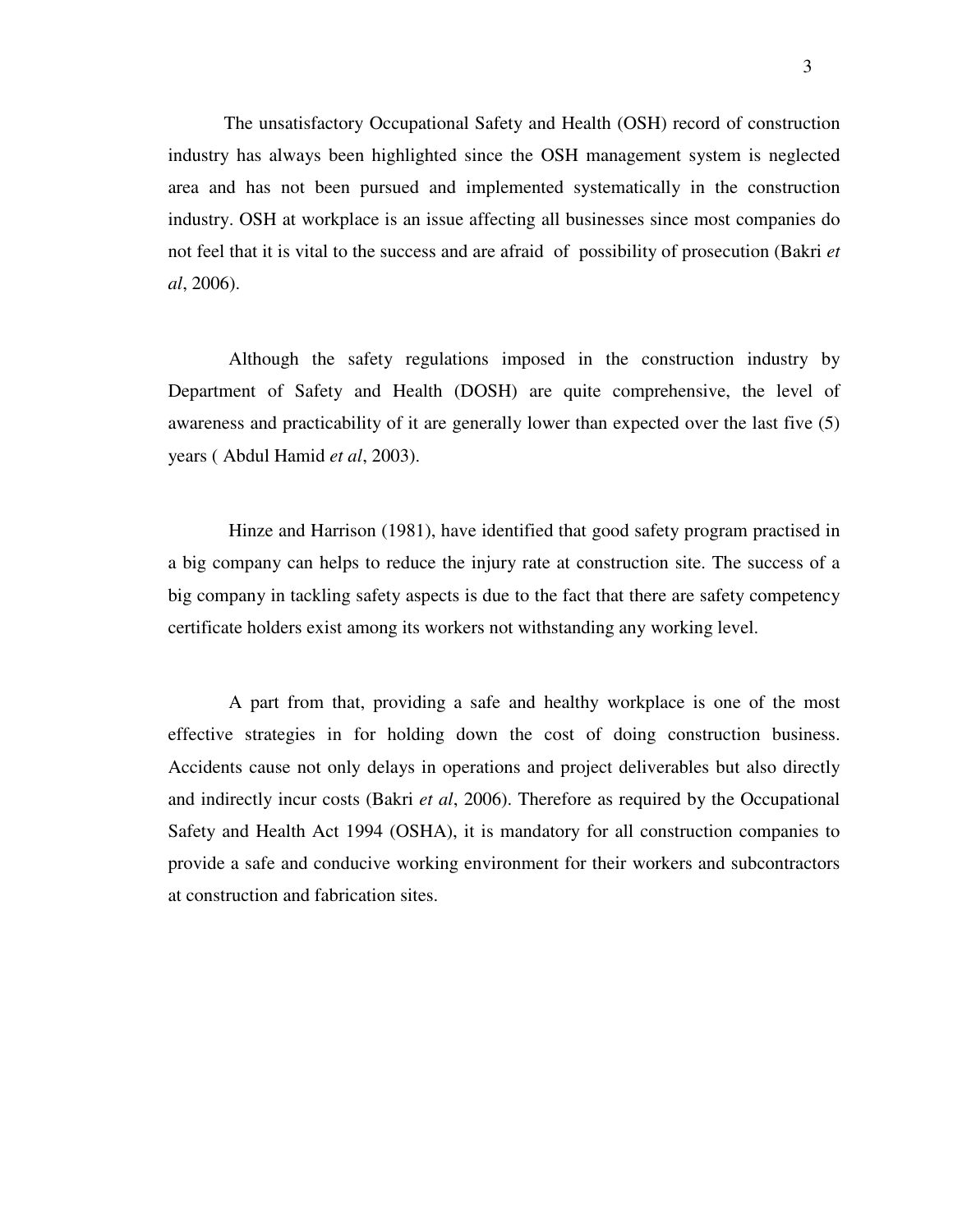## **1.2 Problem Statement**

 Most of construction companies especially in the conventional civil construction industry do not emphasis on the importance for having safety indicators in measuring safety targets and performances that can lead to promoting and inculcating good safety records within the industry itself. In addition to that, better safety management and practices in the oil and gas construction industry as compared to conventional civil construction industry are primely due to contractual requirements and consistent drives by the clients/project owners such as Shell, Petronas, Exxon-Mobil, Qatar Petroleum and Talisman Energy.

 Rahim (2001), concluded in her case study that although there were not so much differences if compared between safety management system in conventional civil construction industry and in oil and gas construction industry, but in terms of safety discipline and implementation aspects, it were more '*tight and stringent***'** in the oil and gas construction industry.

 Abd Hamid and Abd Majid (2006), concluded in their study on 'Construction Safety Benchmarking' that majority of construction companies surveyed were only at the very beginning stage of safety program implementation. They were not even close to be having an ultimate safety program driven by a safety culture.

 Hence, there a is need to investigate the current practices and levels of some key elements of safety management in the conventional civil construction industry, so that some of the best practices from oil and gas construction industry can be adopted.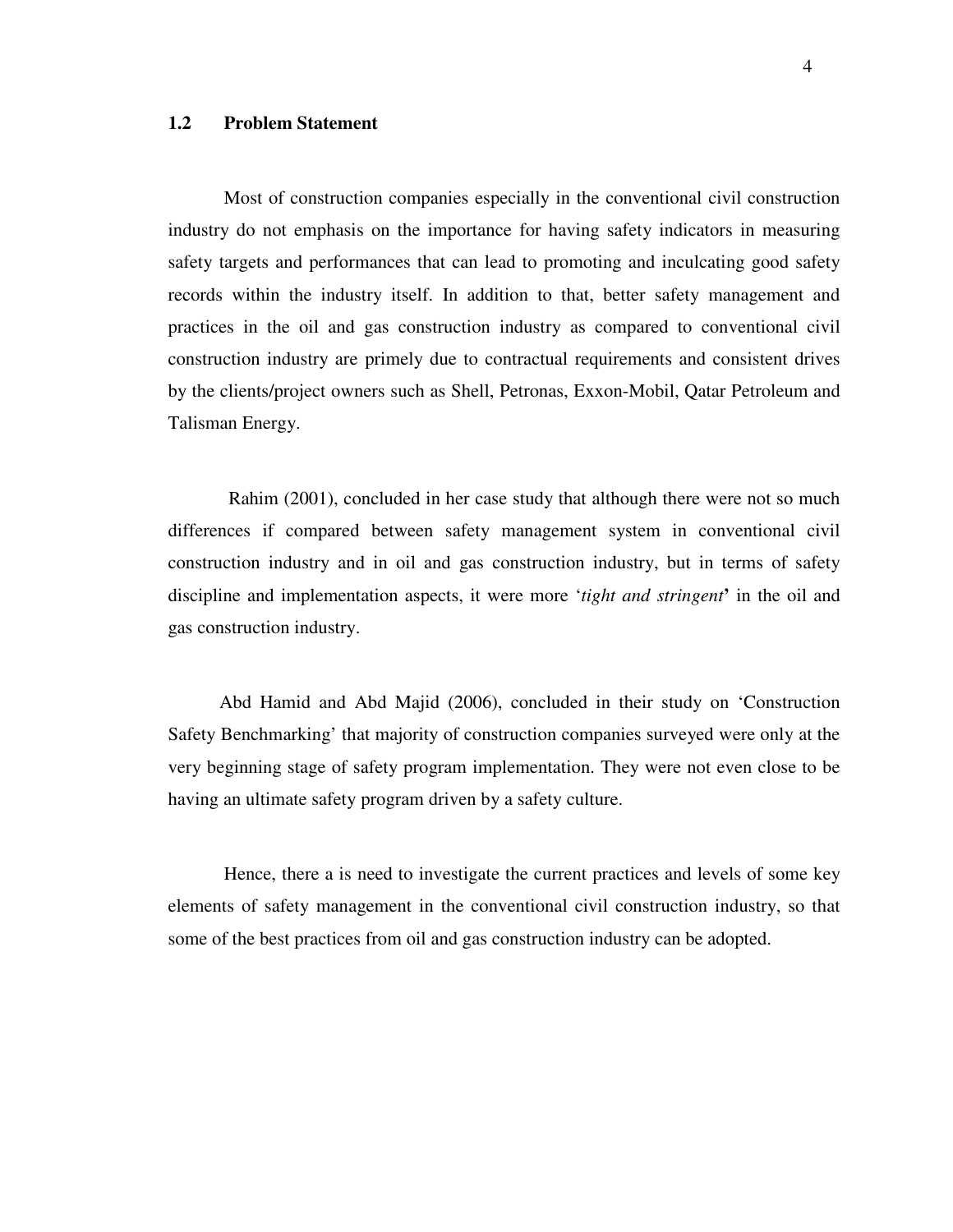## **1.3 Aim and Objectives of the Study**

 The aim of this study is to justify best safety practices in the oil and gas construction industry that can be adopted for the conventional civil construction industry.

 Thus, to achieve the above aim, there are five (5) objectives that have been established as follows :

- 1. To identify the current practices of safety management in the oil and gas construction industry as practised by Sime Darby Engineering Sdn Bhd (SDESB).
- 2. To determine the current practices of safety management in the conventional civil construction industry.
- 3. To investigate the levels of some key elements in safety management in the oil and gas and conventional civil construction industries.
- 4. To investigate some measures that can be adopted to improvise the safety management of the conventional civil construction industry.
- 5. To recommend some of the best practices in safety management for the conventional civil construction industry.

## **1.4 Scope and Limitation of the Study**

 This study focused on identifying the current practices of safety management in the oil and gas construction industry as practised by Sime Darby Engineering Sdn Bhd (SDESB) and determination of the current practices of safety management in the conventional civil construction industry in Malaysia. The so-called 'conventional civil construction industry' includes all civil constructions in the areas of infrastructures and buildings like roads, bridges, highways, dams, ports, low and high rise buildings and others. Data collection was gathered through questionnaire survey which was conducted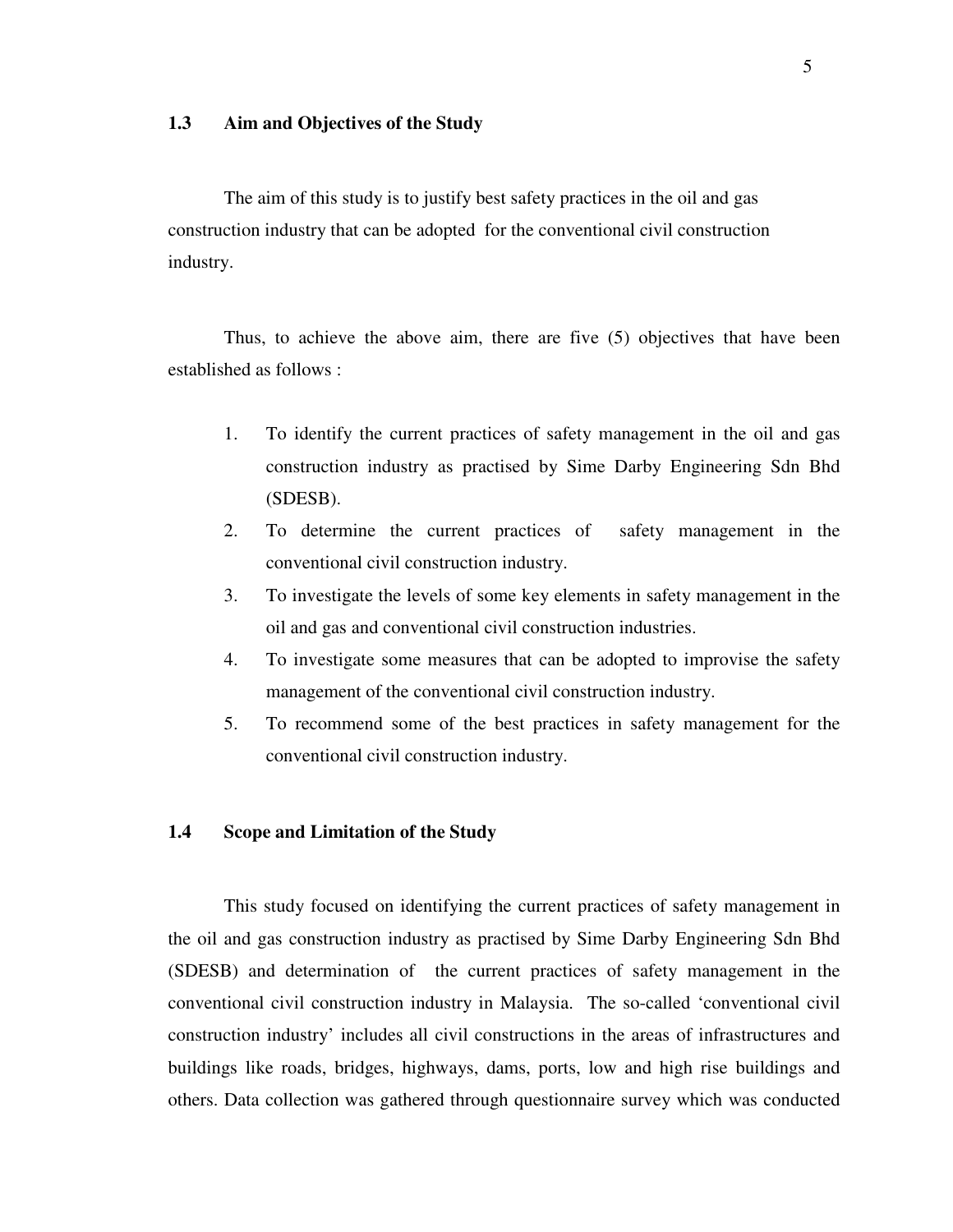around localised areas in Johor Bahru, Kuala Lumpur and part of Selangor state. It was also gathered through structured interviews conducted with experienced personnel from safety-related regulatory bodies and authorities like DOSH, CIDB, NIOSH and SOCSO in Johor, insurance company and also professional like senior university lecturer from UTM itself.

## **1.5 Study Methodology**

 The proposed study was carried out in three (3) stages as shown as overall flowchart of the methodology, please refer to Figure 1.0 as attached.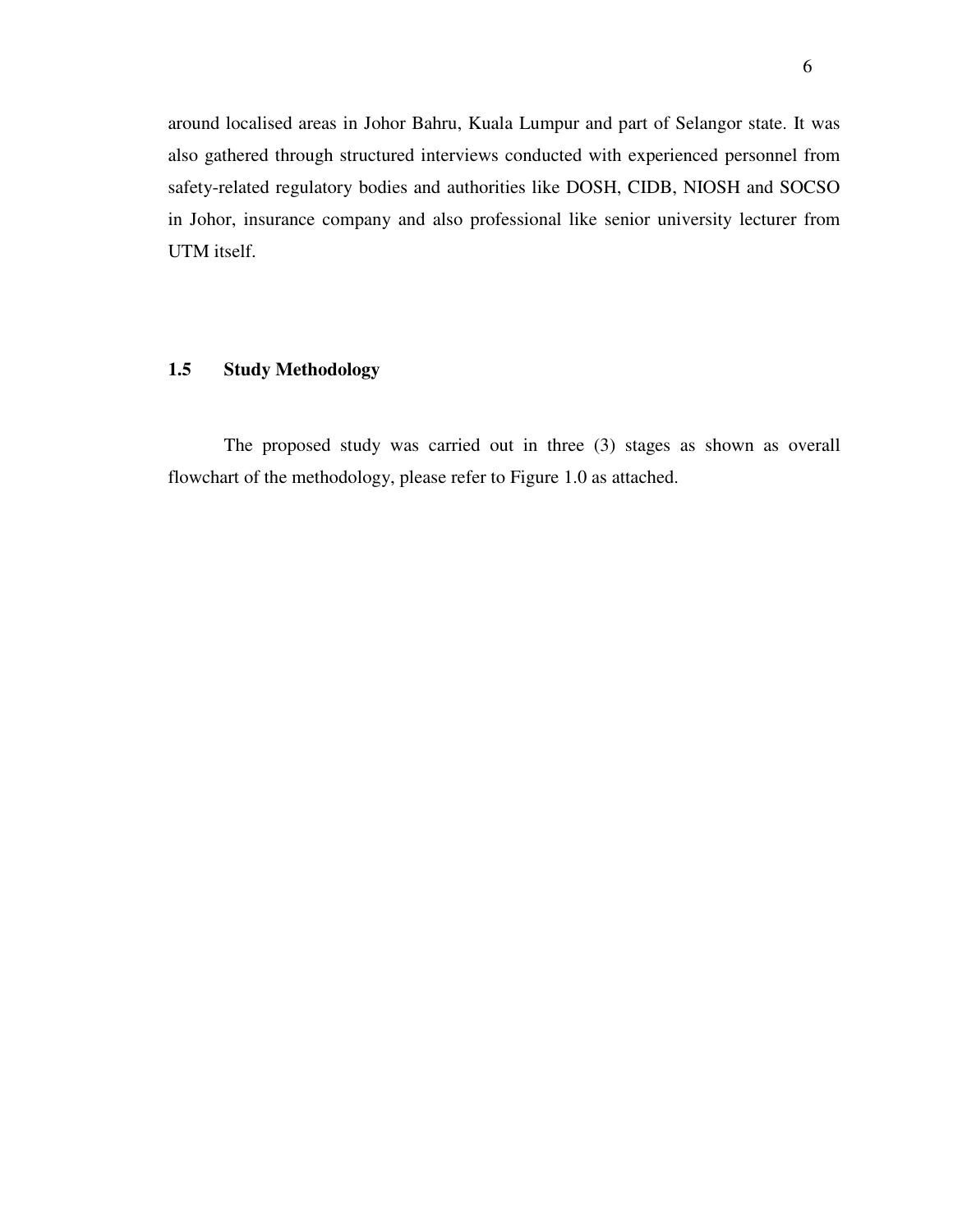

**Figure 1.0 :** Flow Chart of Study Methodology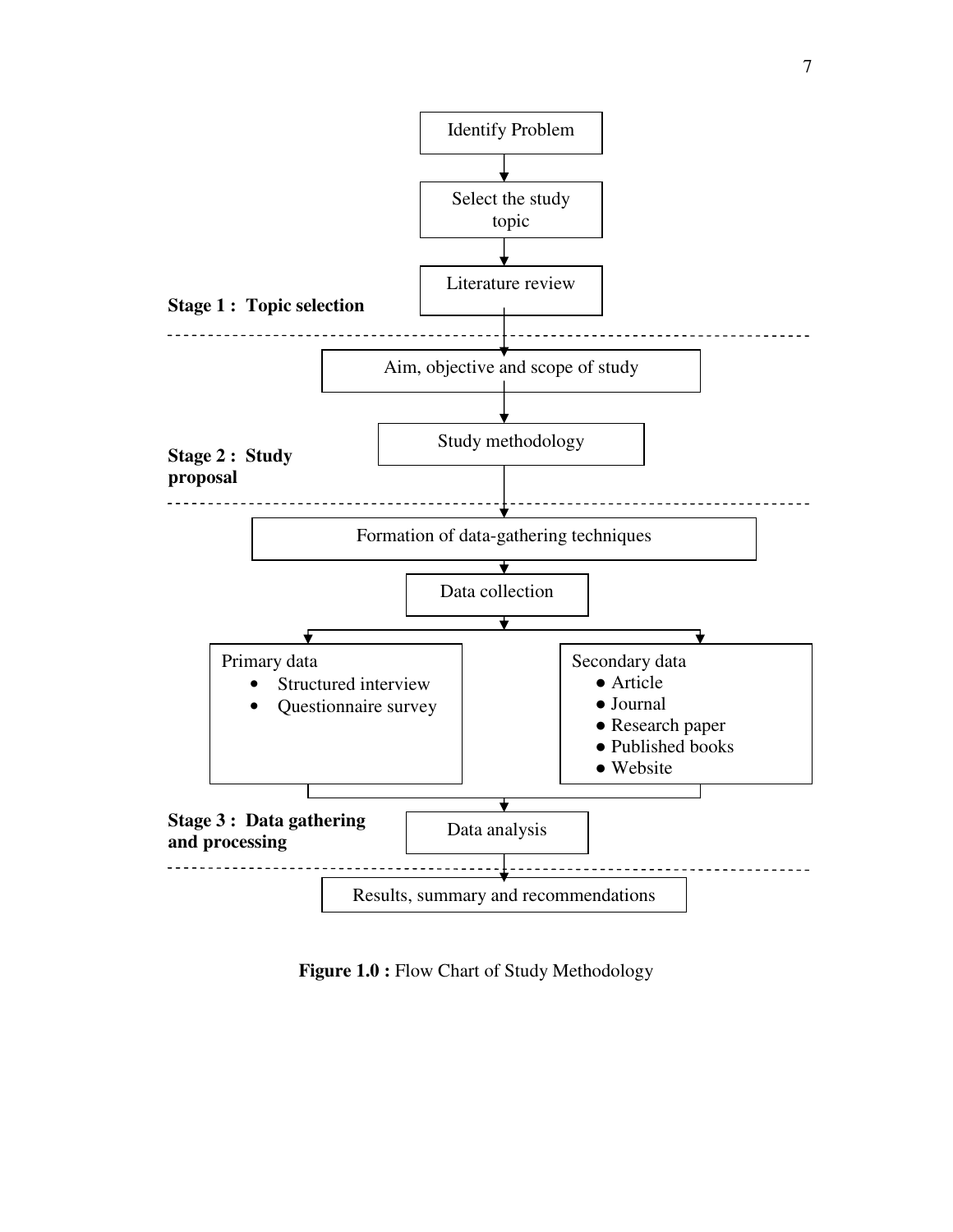### **1.6 Arrangement of the Report**

 Chapter I describes the general overview on the whole study. In this chapter, the problem statement is clearly defined which leads to the aim and objectives of the study. The scope and limitation of the study are also clarified to avoid any confusion and misconception arised. Lastly the three (3) stages of study methodology from problem identification to concluding results and recommendations is clearly shown in a form of flow chart as attached in Figure 1.0.

Chapter II discusses on the importance of safety in construction and failure factors in safety implementation at site. It also elaborates the function and responsibility of the construction stakeholders related to safety such as client/project owner, consultant, contractor and the existing safety regulatory bodies and authorities like Department of Occupational Safety and Health (DOSH), Construction Industry Development Board (CIDB) and National Institute Occupational of Safety and Health (NIOSH). It also discusses the current provisions and regulations such as Petroleum Act 1984, Occupational Safety and Health Act 1994 (OSHA) and Factories and Machineries Act 1967 which regulate our present practices in the construction industry. Finally it elaborates on the Health, Safety and Environment Management System (HSE-MS) as practised by Sime Darby Engineering Sdn Bhd (SDESB).

Chapter III describes in more details on the study methodology being used in this project report. This chapter will clearly state how the related informations and sample data are being collected such as through literature review, questionnaire survey and also structured interviews. It also discusses the procedure and techniques of analyzing the collected data.

 Chapter IV explains the results and discussion of the literature review, questionnaire survey and interview findings in relation to the five (5) objectives of the study as stated above.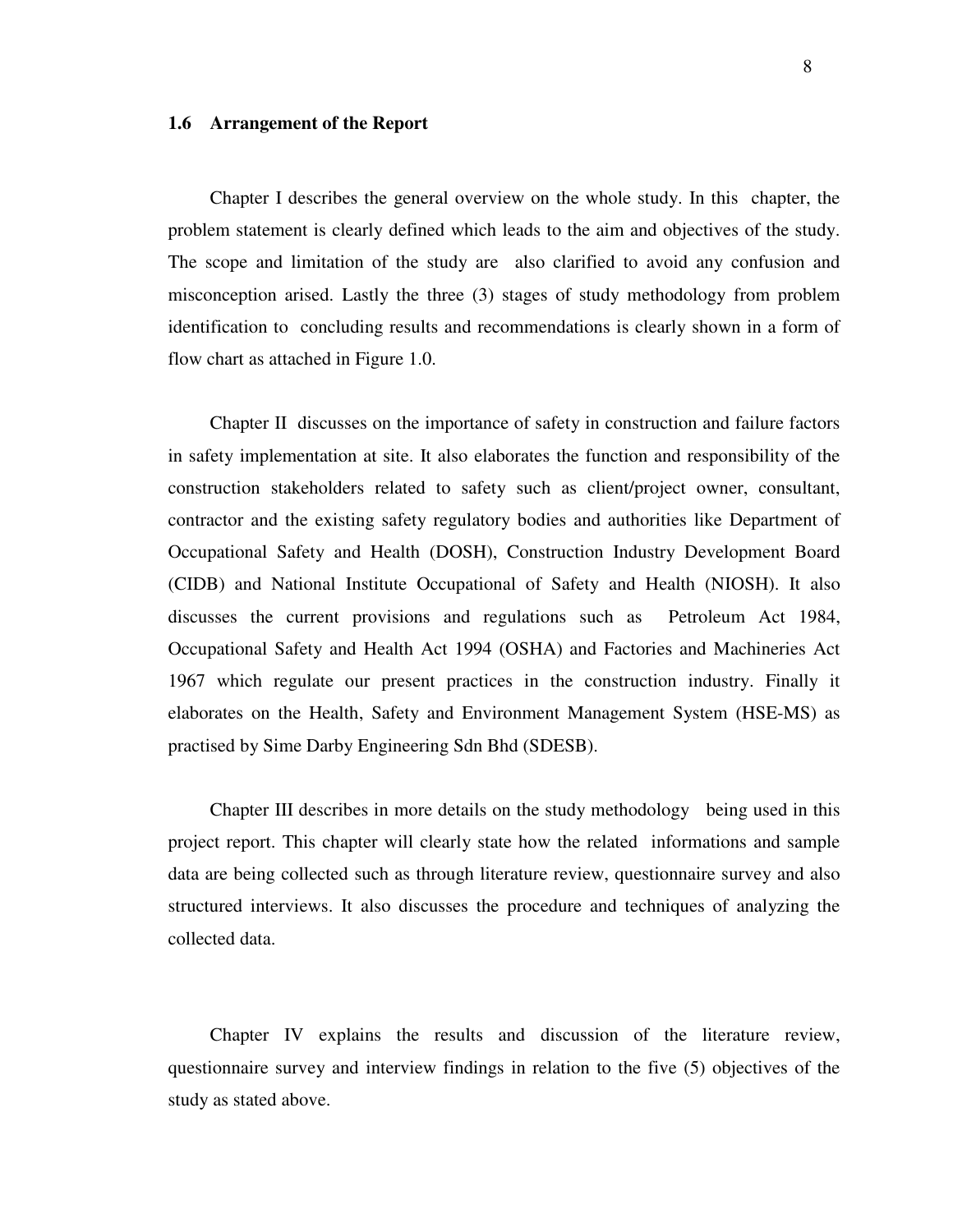### **REFERENCES**

- Abd. Majid, M. Z. and McCaffer, R. (1997). *Assessment of Work Performance of Maintenance Contractors in Saudi Arabia*. Journal of Management in Engineering, ASCE, Vol. 17 No. 1:91.
- Abdul Aziz Hussin (2004), ' *Isu Keselamatan di Tapak Pembinaan* ', Majalah Industri Pembinaan.
- Abdul Ghani Khalid (1996), *Construction Site Injuries : The Case of Malaysia.*  Faculty of Built and Environment,UTM, Skudai, Malaysia.
- Abdul Rahim Abdul Hamid and Muhd Zaimi Abd Majid (2006), *Construction Safety Benchmarking,* Proceedings of the International Conference In The Built Environment In The  $21<sup>st</sup>$  Century (ICiBE 2006), 13-15 June, 2006, Kuala Lumpur.
- Abdul Rahim Abdul Hamid, Wan Zulkifli Wan Yusuf and Bachan Singh (2003), *Hazards at Construction Sites.* Proceedings of the 5<sup>th</sup>. Asia-Pacific Structural Engineering and Construction Conference (APSEC 2003), 26-28 August, 2003, Johor Bahru, Malaysia.
- Ahmadon Bakri, Rosli Mohd Zin, Mohd Saidin Misnan and Abdul Hakim (2006), *Occupational Safety and Health (OSH) Management Systems : Towards Development of Safety and Health Culture.* Proceedings of the 6<sup>th</sup>. Asia-Pacific Structural Engineering and Construction Conference (APSEC 2006), 5-6 September, 2006, Kuala Lumpur, Malaysia. Annual Report 2006, DOSH Malaysia.

Course Schedule for the Year 2007 – 2008, NIOSH Malaysia.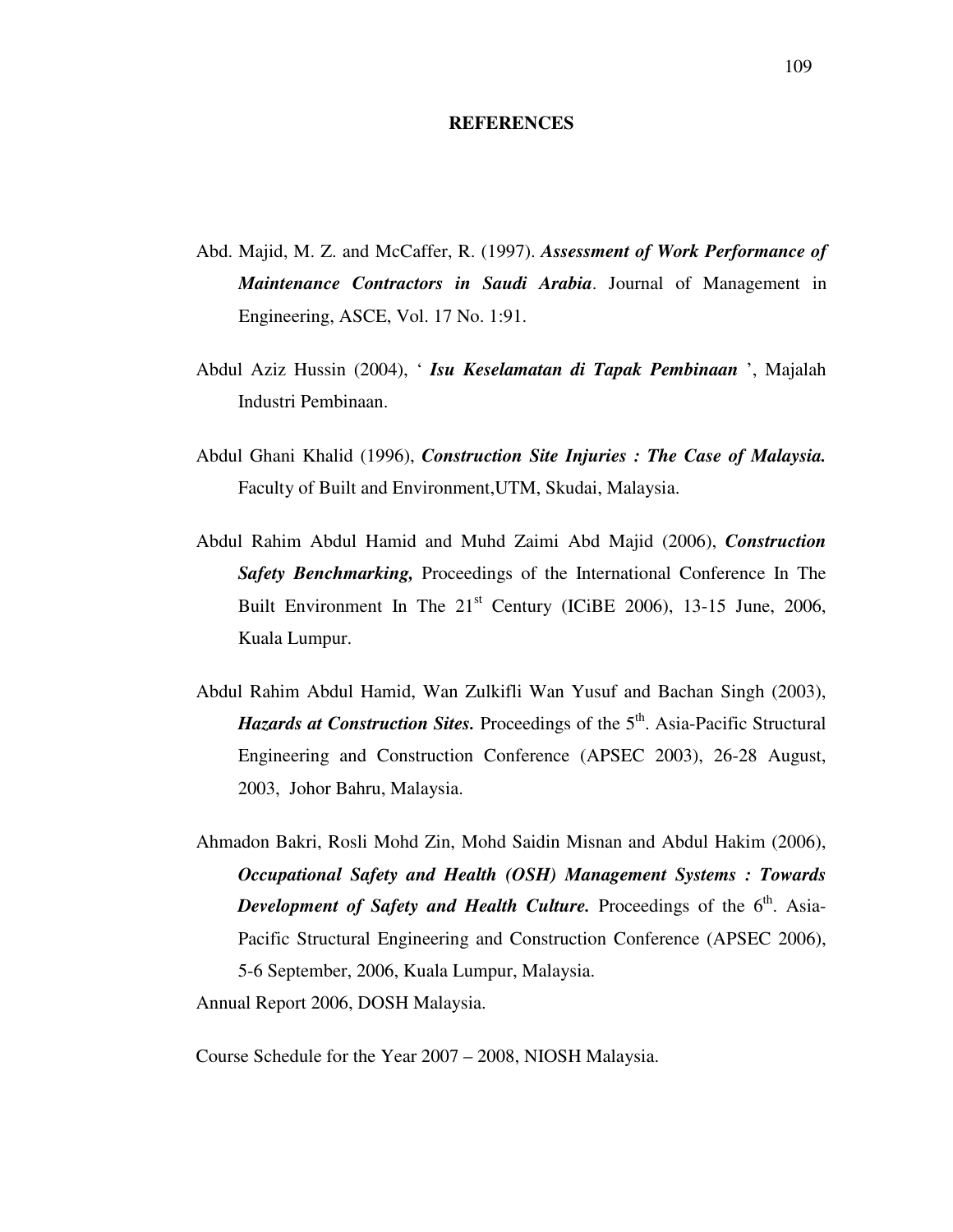- Edward J. Jaselski et al (1996), *Strategies for Achieving Excellence in Construction Safety Performance.* Journal of Construction Engineering and Management, March 1996, ASCE, USA.
- Guidelines on Occupational Safety and Health Management Systems ( ILO OSH 2001 ), ILO, Geneva, Switzerland, December 2001.
- Hinze and Harrison (1981), *Safety Programs in Large Construction Firm.* Journal of Construction Engineering and Management, ASCE, 107(3), 455-467.
- Holt, G. D., Ololoaiye, P.O. and Harris, F. C.,(1996). *Tendering Procedures, Contractual Arrangements and Latham : The Contractors' View,*  Engineering, Construction and Architectural Management, pp97-105.
- *OSH Profile in Various Sectors.* Retrieved from http://www.mtuc.gov.my/osh\_pro.htm, 29 May 2007.
- L. S. Tey (1999). ' *Pengurusan Keselamatan dan Kesihatan di Tapak Pembinaan',* Masters Project, Faculty of Civil Engineering, UTM, Skudai, Malaysia.
- Laws of Malaysia (1994). *Lembaga Pembangunan Industri Pembinaan Malaysia Act 1994*, Kuala Lumpur, Percetakan Nasional Malaysia Berhad.
- Laws of Malaysia (2000). *Factories and Machinery Act 1967* **(** *Act 139* **)** *and Regulation and Rules*, Kuala Lumpur, International Law Book Services.
- Laws of Malaysia (2000). *Occupational Safety and Health Act 1994* **(***Act 514***)** *and Regulation and Orders*, Kuala Lumpur, International Law Book Services.

Malaysian Construction Industry Directory 2006-2007, April 2006, CIDB Malaysia.

Master Plan for Occupational Safety and Health in Construction Industry 2005 – 2010, 10th. December, 2007. CIDB and DOSH Malaysia.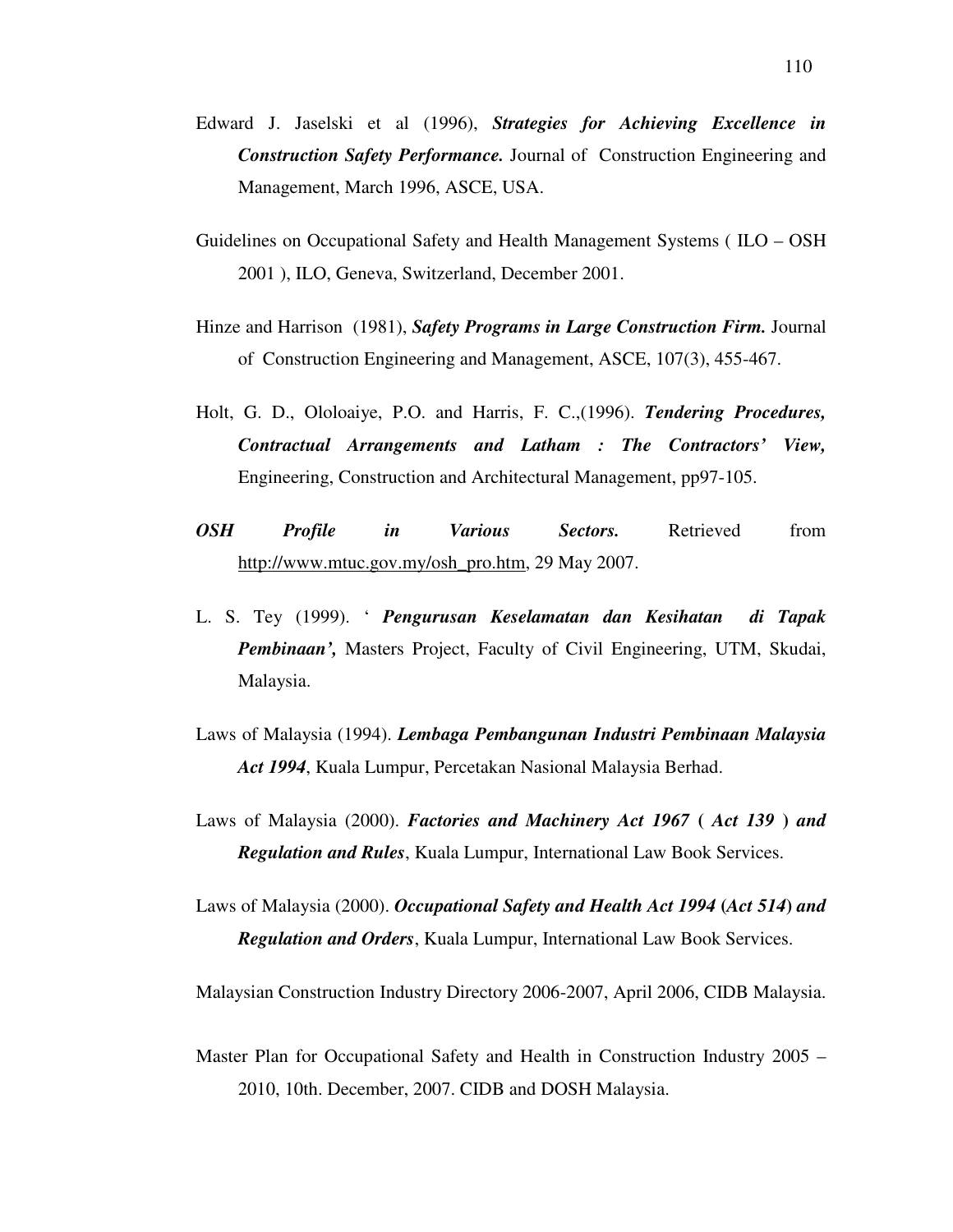- Minute of Main HSE Committee Meeting # 2/2007 dated 6th.April, 2007. Sime Darby Engineering Sdn Bhd, Pasir Gudang, Johor.
- Nur Aishah Rahim (2001). '*Keselamatan dan Kesihatan di Dalam Industri Pembinaan dan Industri Petroleum (Kajian Kes)',* Degree Project, Faculty of Civil Engineering, UTM, Skudai, Malaysia.

Occupational Health and Safety Assessment Series - OHSAS 18001 : 2007

- Ong, C. K. (2002). *Implementing Lean Production in Malaysian Construction Industry.* Universiti Teknologi Malaysia: Masters Project.
- Ruziah Hussin (2000). '*Pandangan Pekerja Terhadap Isu-Isu Keselamatan dan Kesihatan Pekerjaan di Tapak Bina di Negeri Johor '.* UTM : Masters Project.
- Samelson N. M. and Levitt R.E. (1982), *Owners Guidelines for Selecting Safe Contractors,* Journal of Construction Engineering and Management, ASCE, 108(4), pp 617-623.
- Shell International Exploration and Production B.V. *HSE MS Self Assessment Questionnaire*, EP 95-0105 Rev 01.1, November 2001, Postbus 663, 2501 CR Den Haag, The Netherlands.
- Social Security Organization ( SOCSO ) 2005, Number of death cases reported from 2000 – 2004. Retrieved from http://www.perkeso.org.my/statistik2.asp, 6 June 2007
- Syed M. Ahmad et al (2000), *Site Safety Management in Hong Kong.* Journal of Management in Engineering, December 2000, ASCE, USA.
- U.S. Department Of Energy, *Safety Management System Policy*, DOE P 450.4, Washington, D.C., 15th. October, 1996.